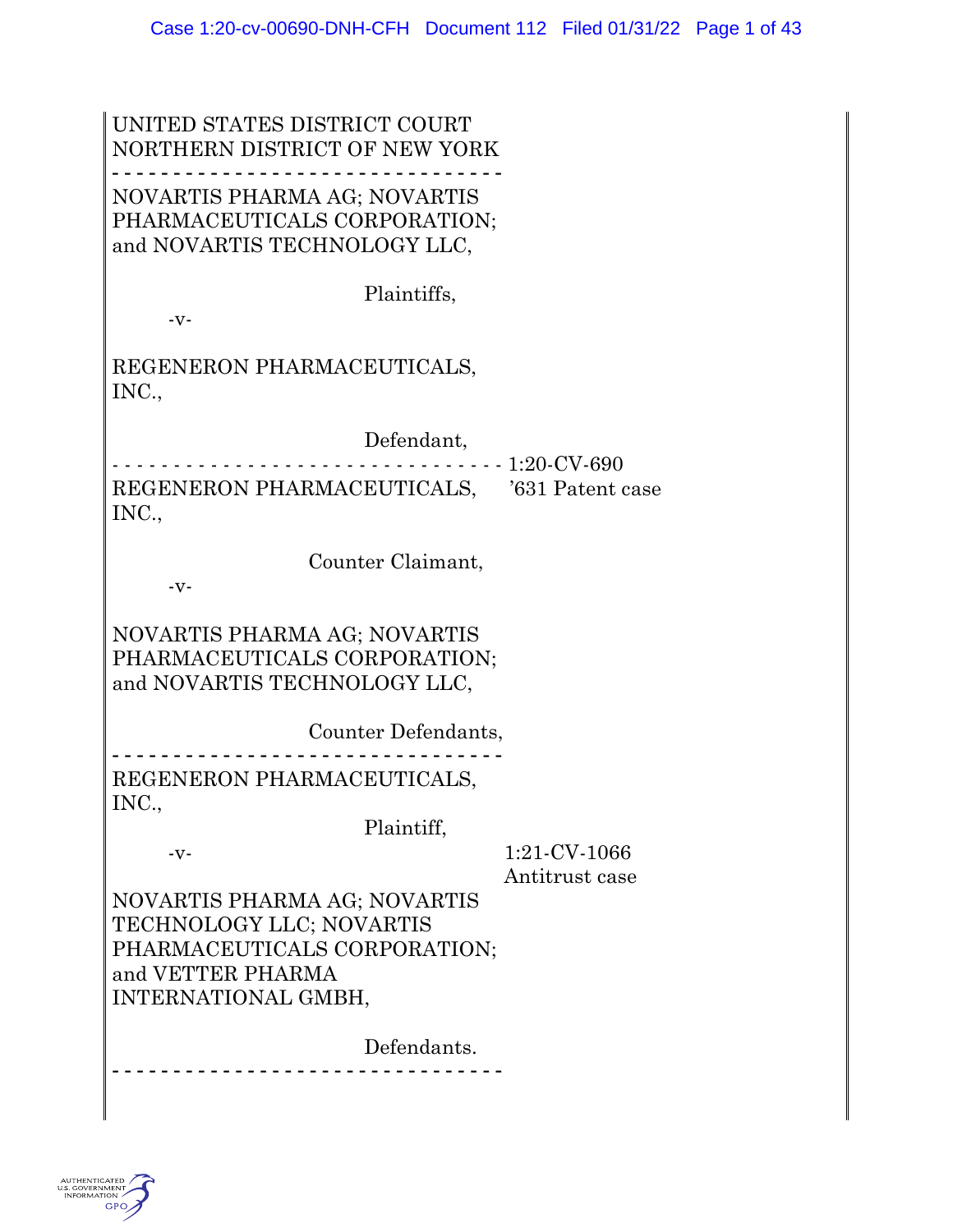| APPEARANCES:                                                                                                                                                                                                                                | OF COUNSEL:                                                                                                                           |
|---------------------------------------------------------------------------------------------------------------------------------------------------------------------------------------------------------------------------------------------|---------------------------------------------------------------------------------------------------------------------------------------|
| BOND SCHOENECK & KING, PLLC<br><b>SYRACUSE</b><br>Attorneys for Novartis Pharma AG<br>Novartis Pharmaceuticals<br>Corporation, and Novartis<br>Technology LLC<br>One Lincoln Center<br>Syracuse, New York 13202                             | GEORGE R. McGUIRE, ESQ.<br>LOUIS ORBACH, ESQ.                                                                                         |
| GOODWIN, PROCTER LAW FIRM<br>NEW YORK OFFICE<br>Attorneys for Novartis Pharma AG<br>Novartis Pharmaceuticals<br>Corporation, and Novartis<br>Technology LLC<br>The New York Times Building<br>620 Eighth Avenue<br>New York, New York 10018 | CALVIN E. WINGFIELD, ESQ.                                                                                                             |
| GOODWIN, PROCTER LLP<br>Attorneys for Novartis Pharma AG<br>Novartis Pharmaceuticals<br>Corporation, and Novartis<br>Technology LLC<br><b>Exchange Place</b><br>100 Northern Avenue<br>Boston, Massachusetts 02210                          | MOLLY GRAMMEL, ESQ.                                                                                                                   |
| WEIL GOTSHAL & MANGES LLP<br>Attorneys for Regeneron<br>Pharmaceuticals, Inc.<br>767 Fifth Avenue<br>New York, New York 10153                                                                                                               | ANISH R. DESAI, ESQ.<br>ELIZABETH WEISWASSER, ESQ.<br>ERIC SHAUN HOCHSTADT,<br>ESQ.<br><b>JESSICA L. FALK, ESQ.</b><br>JOHN REN, ESQ. |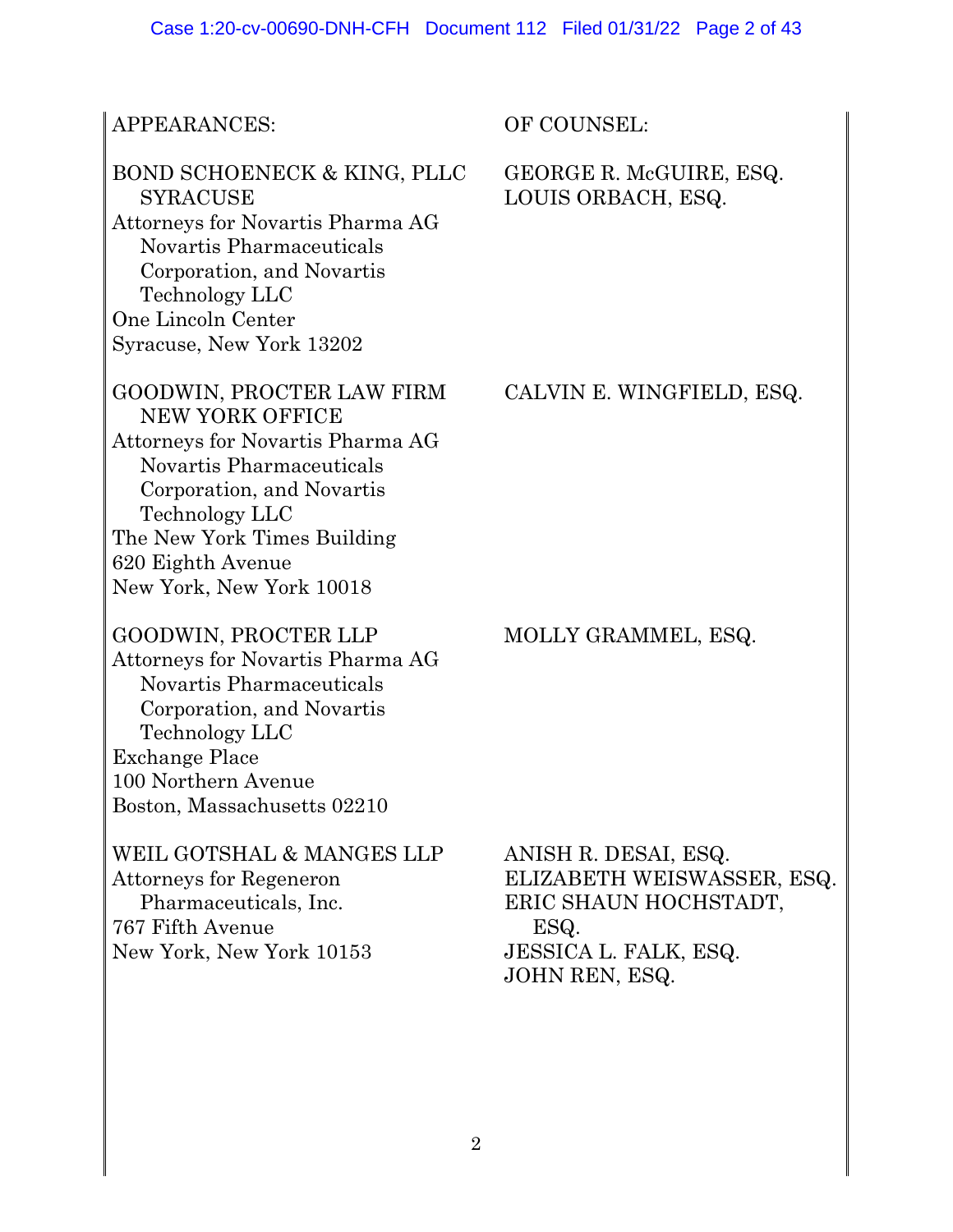BARCLAY DAMON LLP-SYRACUSE DOUGLAS J. NASH, ESQ. Attorneys for Regeneron JOHN D. COOK, ESQ. Pharmaceuticals, Inc. Barclay Damon Tower 125 East Jefferson Street Syracuse, New York 13202

WEIL GOTSHAL & MANGES LLP CHRISTOPHER PEPE, ESQ. Attorneys for Regeneron MATTHEW SIEGER, ESQ. Pharmaceuticals, Inc. ROBERT T. VLASIS, III, ESQ. 2001 M Street, Northwest-Suite 600 Washington, DC 20036

HESLIN, ROTHENBERG LAW FIRM SUSAN E. FARLEY, ESQ. Attorneys for Vetter Pharma TEIGE P. SHEEHAN, ESQ. International GMBH 5 Columbia Circle Albany, New York 12203

Attorneys for Vetter Pharma International GMBH 6300 Willis Tower 233 S. Wacker Drive Chicago, Illinois 60606

DAVID N. HURD United States District Judge

# **MEMORANDUM-DECISION and ORDER**

### **I. INTRODUCTION**

On June 19, 2020, pharmaceutical companies Novartis Pharma AG,

Novartis Pharmaceuticals Corporation, and Novartis Technology LLC

(together "Novartis") filed a complaint (the "'631 Patent case") in this district

alleging patent infringement against rival Regeneron Pharmaceuticals, Inc.

### MARSHALL, GERSTEIN & BENJAMIN T. HORTON, ESQ. BORUN, LLP JULIANNE M. HARTZELL, ESQ.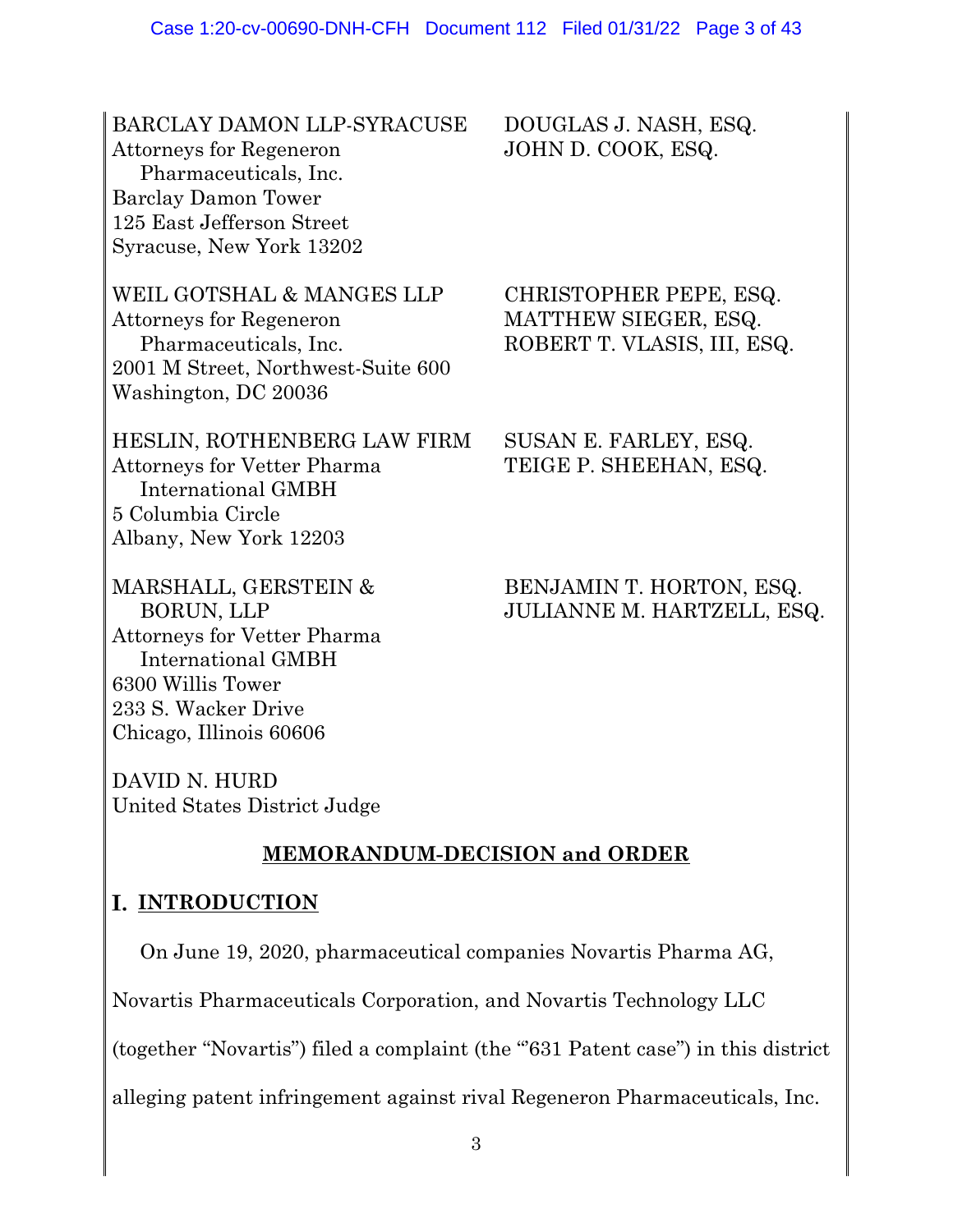("Regeneron"). Essentially, Novartis claims that it has a valid patent for syringes which come pre-filled with a certain medication used to treat degenerative eye disease. By extension, Novartis takes issue with Regeneron's introduction of a competing prefilled syringe—designed to treat the same disease—into the market notwithstanding its patent.

On July 17, 2020, Regeneron fired back with a complaint of its own, alleging four antitrust claims and an additional claim for tortious interference with a contract (the "Antitrust case"). In addition to Novartis, Regeneron also directed some of these claims at Vetter Pharma International GMHB, a pharmaceutical supply chain provider whose niche in the medical marketplace includes filling Novartis's—and formerly Regeneron's—syringes.

According to Regeneron, Vetter and Novartis conspired together to circumvent a binding contract giving Regeneron an ownership interest in any of Vetter's innovations. At the same time, Regeneron claims that Vetter and Novartis defrauded the Patent and Trademark Office ("PTO") to secure for Novartis a stranglehold on the market for prefilled syringes designed to treat degenerative eye disease.

There are three separate pending motions in these two cases. First, in the '631 Patent case, Novartis and Regeneron have submitted their opening claim construction briefs in advance of a potential hearing as contemplated by *Markman v. Westview Instruments, Inc.*, 517 U.S. 370 (1996). Second, in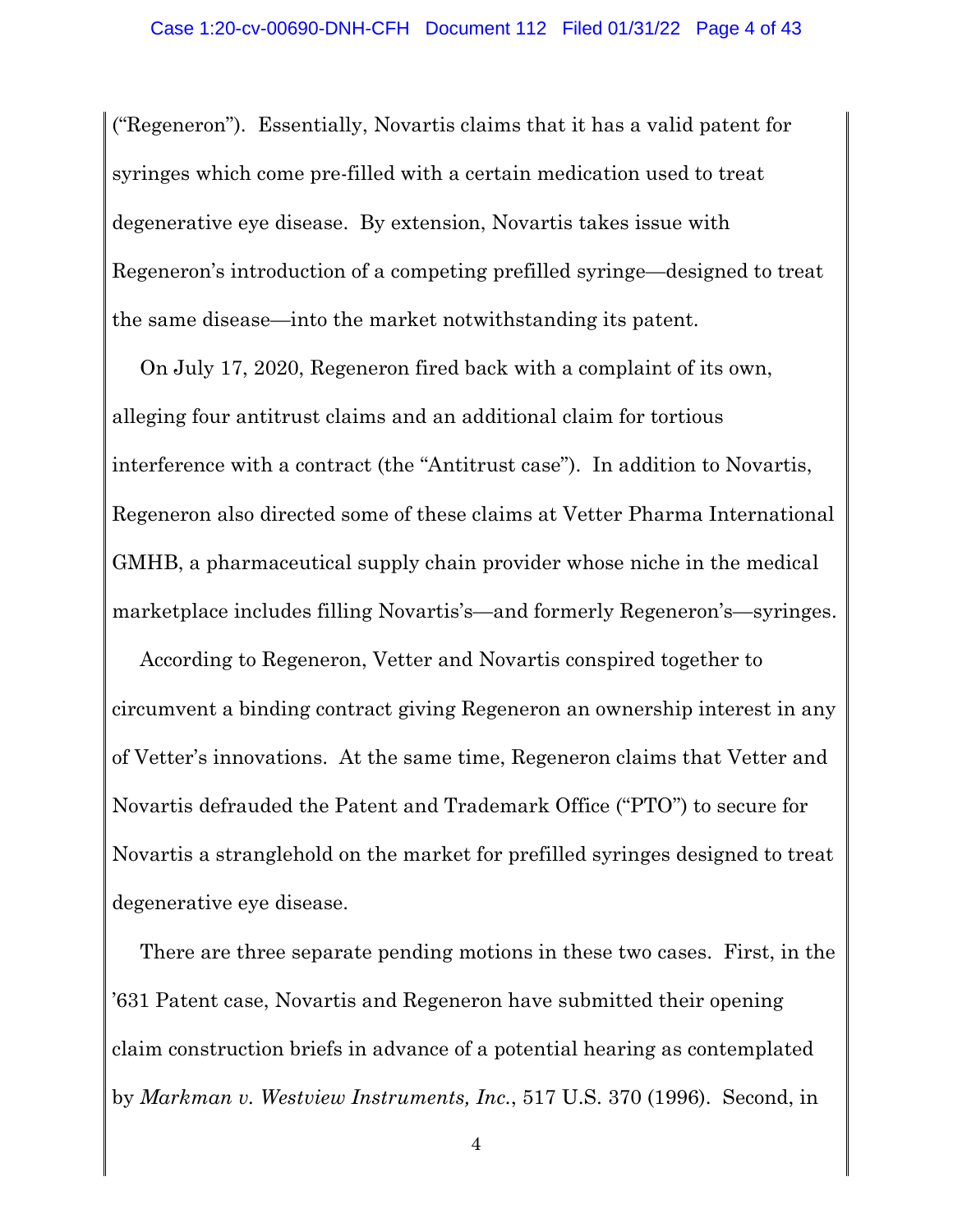the Antitrust case, Novartis and Vetter have both moved to dismiss Regeneron's complaint against them in its entirety under Federal Rule of Civil Procedure ("Rule") 12(b)(6). And third, in both cases, Regeneron has moved for a stay in proceedings while the PTO conducts an *inter partes*  review of the validity of Novartis's patent. All three motions, having been fully briefed, will now be decided on the submissions and without oral argument.

## **II. BACKGROUND**

At their core, these two cases are about three different drugs: EYLEA, made by Regeneron, and LUCENTIS and BEOVU, both made by Novartis.<sup>1</sup> *Regeneron Pharms., Inc. v. Novartis Pharma AG*, 1:21-CV-1066, Dkt. 87 ("Antitrust Compl."), ¶ 5. All three drugs are designed to inhibit the body's production of vascular endothelial growth factor ("VEGF"), a naturally occurring protein that erodes vision if overproduced, and in particularly extreme cases can cause blindness. *Id.* ¶¶ 5-6.

EYLEA, LUCENTIS, and BEOVU each need to be injected directly into the eye regularly to do their job as "anti-VEGF" agents. Antitrust Compl. ¶ 6. Traditionally, like most injectable liquids, EYLEA, LUCENTIS,

<sup>&</sup>lt;sup>1</sup> For the purposes of Novartis and Vetter's motions to dismiss under Rule  $12(b)(6)$ , the Court takes the facts in Regeneron's complaint as true. The Court notes that in addition to the redacted First Amended Complaint on the docket, Regeneron has also filed a "clean" version of that document under seal. The Court has consulted the clean version where necessary but will cite to the official version.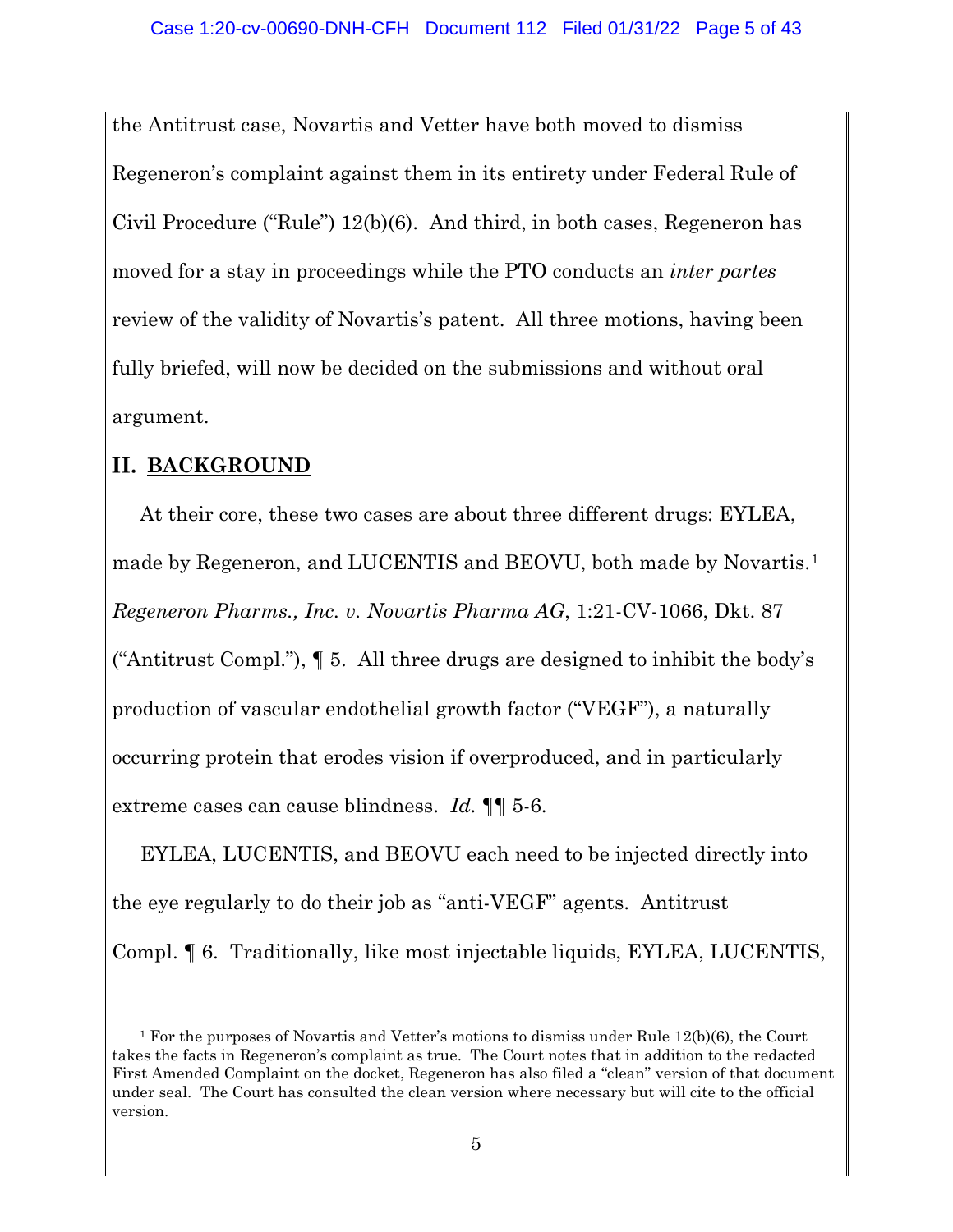and BEOVU were transported in vials. *Id.* The physician would then have to pierce the vial with a syringe, draw some of the drug out, and inject it into the patient's eye. *Id.*

#### **A. Developing the Prefilled Syringe**

According to Regeneron, though, it came up with a better idea. Regeneron claims that in 2005, it and Vetter began working together to develop a prefilled syringe ("PFS") that contained EYLEA. Antitrust Compl. ¶¶ 2, 152. The theory went that a prefilled syringe would remove the intermediate step of drawing out the drug, reducing the risk of contamination and making the process safer. *Id.* ¶¶ 76-81. As part of their collaboration, Vetter helped Regeneron by filling its syringes during the testing phase for the EYLEA PFS. *Id.* ¶ 152.

In addition to filling the EYLEA PFS systems, though, Regeneron alleges that it and Vetter also worked together to develop and commercialize the EYLEA PFS. Antitrust Compl. ¶ 152. That collaboration was carried out under an agreement styled the EYLEA PFS Development Agreement (the "Development Agreement"). *Id.*

According to Regeneron, by the terms of the Development Agreement, Regeneron could claim ownership rights to "any inventions, improvements, enhancements, or alike made during the Term [of the agreement] and conceived or reduced to practice or generated by Regeneron and/or Vetter"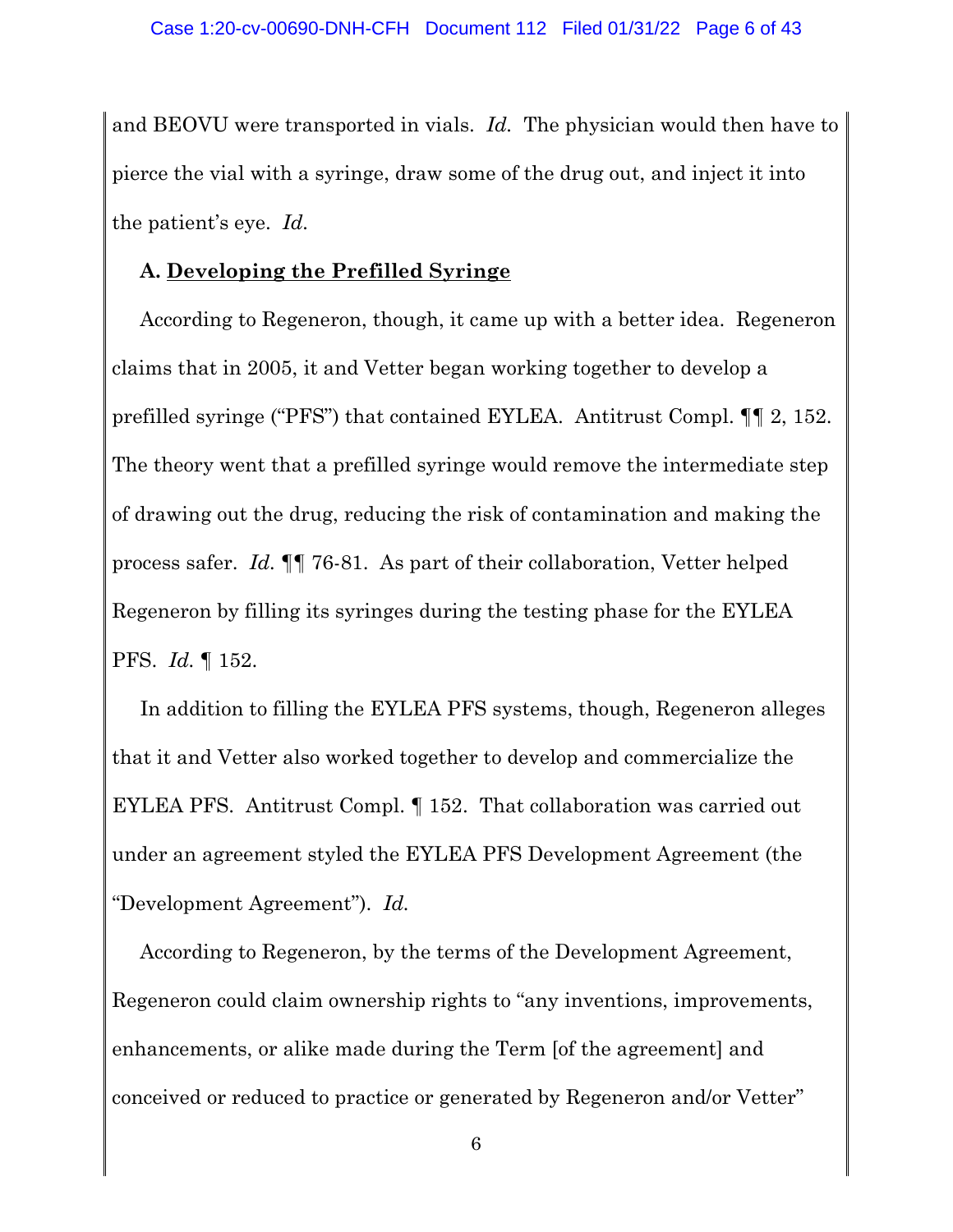relating to an anti-VEGF delivered to Vetter by Regeneron. Antitrust Compl. ¶ 153. The Development Agreement apparently bore fruit, because the Australian government approved EYLEA FPS in 2012. *Id.* ¶ 154.

In the meantime, Regeneron alleges that Novartis and Vetter were also working together to produce a PFS. Antitrust Compl. ¶ 155. That collaboration was similarly successful, and Novartis and Vetter eventually produced LUCENTIS PFS. *Id.* ¶ 141. According to Regeneron, several Vetter employees made "significant contributions" along the way. *Id.* Regeneron further alleges that those significant contributions involved the same anti-VEGF drug from which EYLEA is made. *Id.* ¶ 143.

But Novartis and Vetter's joint efforts did not go off entirely without a hitch. Apparently, on February 27, 2013, Vetter sent Novartis a letter objecting to certain patent applications that Novartis had filed in Germany and Australia. Antitrust Compl. ¶ 142. At bottom, Vetter objected that Novartis claimed credit for inventions and improvements allegedly made by Vetter personnel. *Id.*

Novartis and Vetter met to discuss the matter, and apparently came to a final agreement signed by both parties by October 2, 2013 (the "2013 Amendment"). Antitrust Compl.  $\P\P$  145-46. By the terms of that agreement, Novartis agreed that Vetter significantly contributed to developing its PFS patent family. *Id.* ¶ 146. It must be said, though, that the 2013 Amendment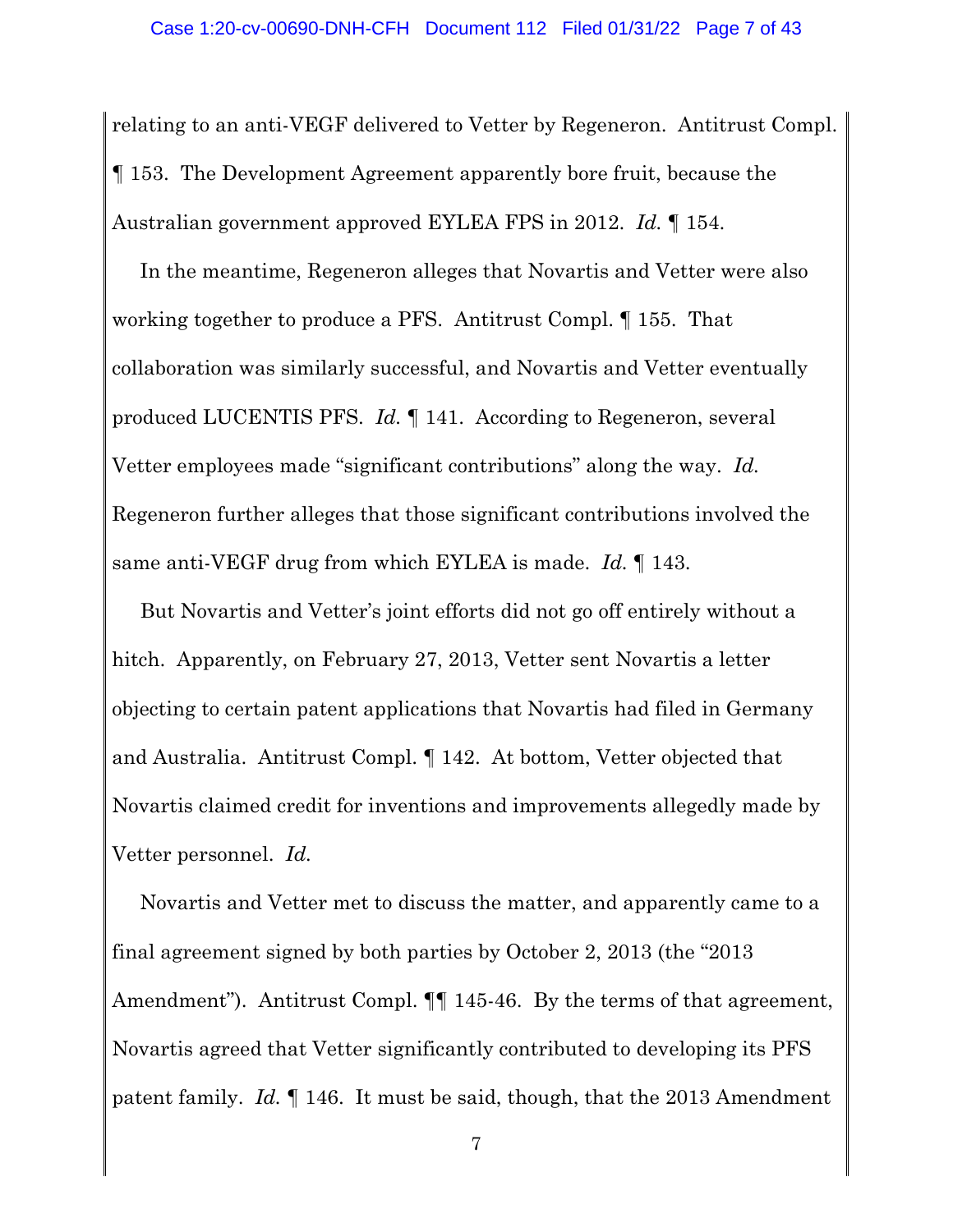specifically excludes crediting Vetter with contributing to "any [i]nvention." *Id.*

On January 25, 2013, Novartis filed a patent for the LUCENTIS PFS ("the '631 Patent"). Antitrust Compl. ¶ 143. The '631 Patent relates back to Novartis's German patent, and apparently claims the same subject matter. *Id.* 144. What Regeneron claims the '631 Patent does not do, however, is credit any Vetter employee as an inventor. *Id.* ¶ 147. To the extent any of them qualify, that poses a problem, because 35 U.S.C. § 116 requires that all inventors jointly file for a patent, unless a joint inventor refuses to join in the patent application or cannot be found.

The PTO issued the '631 Patent on December 29, 2015. Antitrust Compl. ¶ 147. Apparently, Novartis only planned on marketing LUCENTIS PFS outside the United States. *See Id.* ¶ 53. For the purposes of serving the United States ("U.S.") market, Novartis licensed the patent for the LUCENTIS PFS to a separate company, Genentech, Inc. ("Genentech"). *Id.* ¶¶ 53-54. Genentech then launched LUCENTIS PFS in the U.S. in early 2017. *Id.* ¶ 84. According to Regeneron, Novartis has a 33.3% ownership stake in Genentech's parent company, Roche. *Id.* And in any case, when BEOVU PFS—another anti-VEGF—is launched, Novartis appears to intend to market it in the U.S. *Id.* ¶ 2.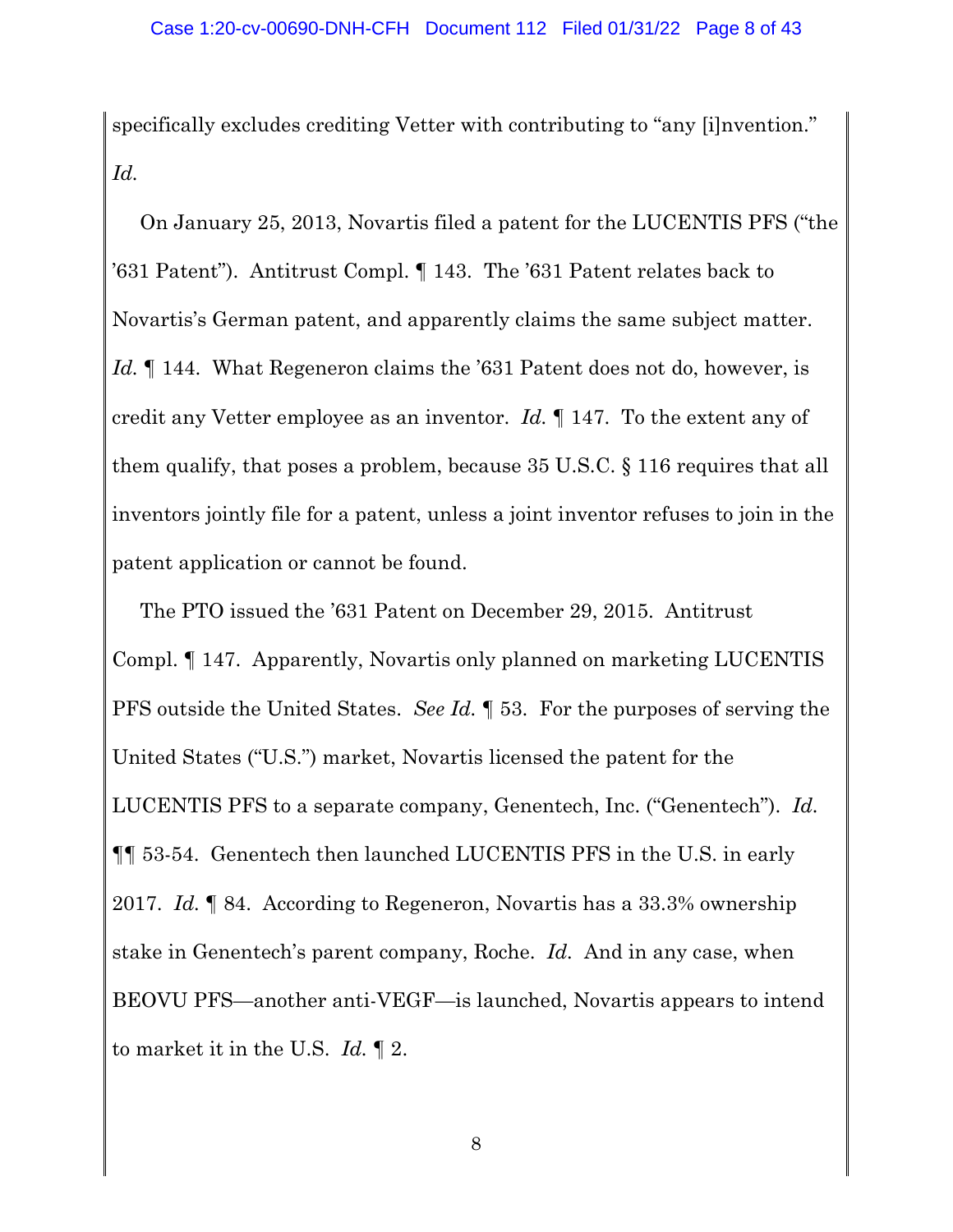Summing up, according to Regeneron, Novartis got the jump on its efforts to market an anti-VEGF PFS. But in doing so, Novartis allegedly recruited Vetter's help. Regeneron claims that Novartis's overture towards Vetter violates its rights because any ideas by Vetter relating to EYLEA PSF were contractually Regeneron's property.

And because one of the drugs used in developing the LUCENTA PSF was functionally identical to EYLEA, Regeneron claims that Vetter's contributions to that patent qualified as relating to EYLEA PSF. From Regeneron's perspective, Novartis's exclusion of Vetter's assistance from the patent application was a calculated move to prevent the '631 Patent from becoming Regeneron's property by virtue of the Development Agreement. Antitrust Compl. ¶¶ 147-48.

#### **B. Regeneron's Negotiations with Vetter**

In the meantime, Regeneron claims that its experiences with Vetter took a sharp and downward turn once the 2013 Amendment was signed. According to Regeneron, in October 2013, the same month the agreement had taken effect, Vetter sent a sublicense demand to Regeneron. Antitrust Compl. ¶ 166. The letter claimed that the EYLEA PFS would be covered under Novartis's then-pending '631 Patent. *Id.* By extension, if Regeneron wanted to continue to try to market EYLEA PFS, it would have to agree to take out a sublicense from Vetter first. *Id.*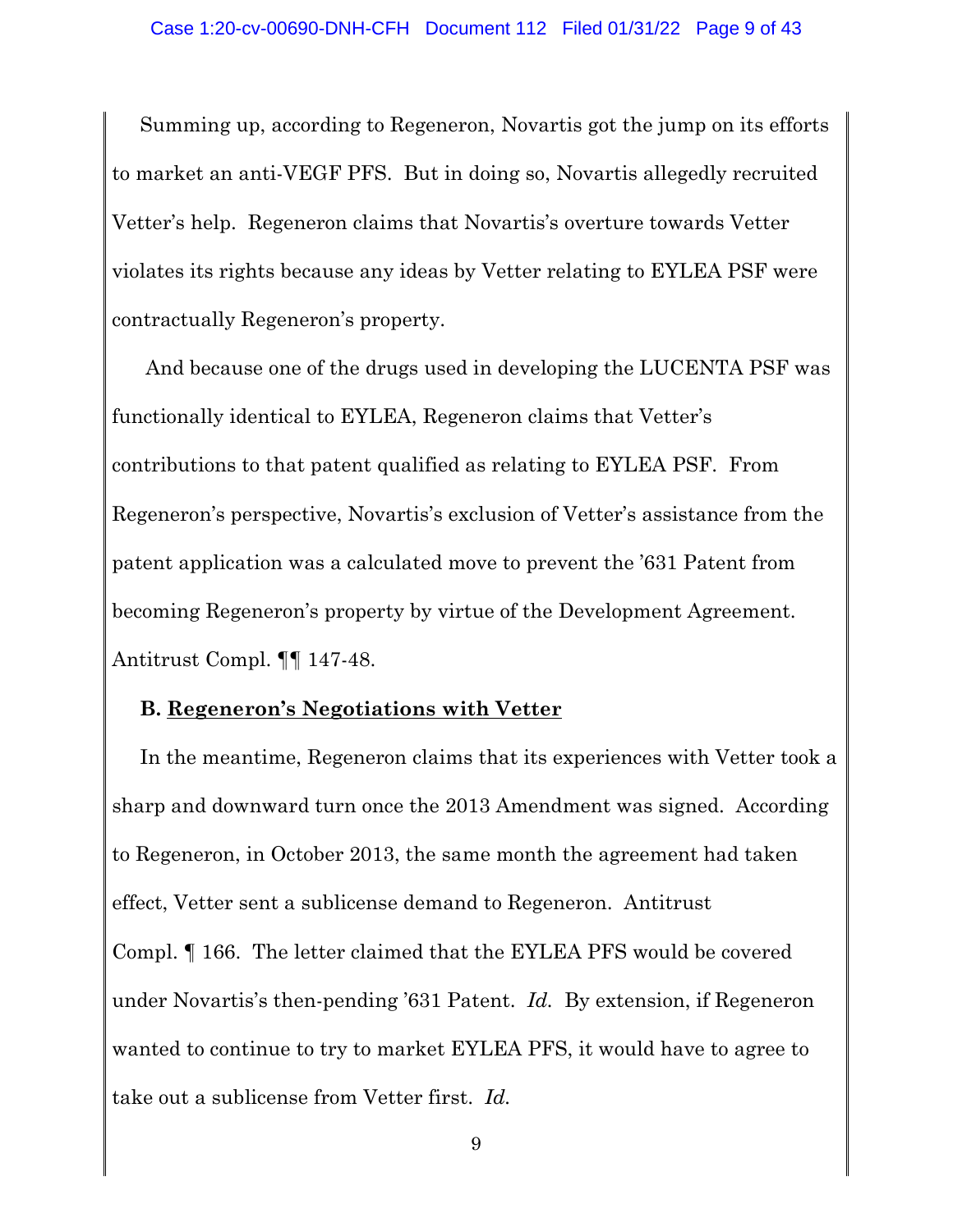However, Vetter would only agree to offer a sublicense if Regeneron agreed to use Vetter exclusively to fill its EYLEA PFS products for the duration of the '631 Patent, a term of nearly twenty years. Antitrust Compl. ¶ 167. In addition, Vetter's proposed agreement required that Regeneron promise never to challenge the validity of the '631 Patent. *Id.* ¶ 170.

Previously, Vetter had filled EYLEA vials without any exclusivity requirement, so Regeneron claims that it was wary of the sudden pivot. Antitrust Compl. ¶ 167. On top of that, the lengthy duration of the exclusivity clause gave Regeneron pause. *Id.* Finally, Regeneron claims that it felt that Vetter and Novartis's agreement and general relationship with each other raised concerns on Regeneron's part that Vetter would prioritize Novartis's interests over its own. *Id.* ¶ 168.

For these reasons and more, Regeneron refused to sign the agreement. Antitrust Compl. ¶ 174. As a result, Vetter stopped filling EYLEA PFS. *Id.* ¶ 175. Regeneron then found a new supplier but claims that doing so required some alterations to EYLEA PFS's design and took a substantial toll on its time and resources. *Id.*

In 2017, Regeneron claims that it approached Vetter again to discuss working together. Antitrust Compl. ¶ 176. Vetter responded with the same offer it had extended in 2013. *Id.* Regeneron once again refused. *Id.*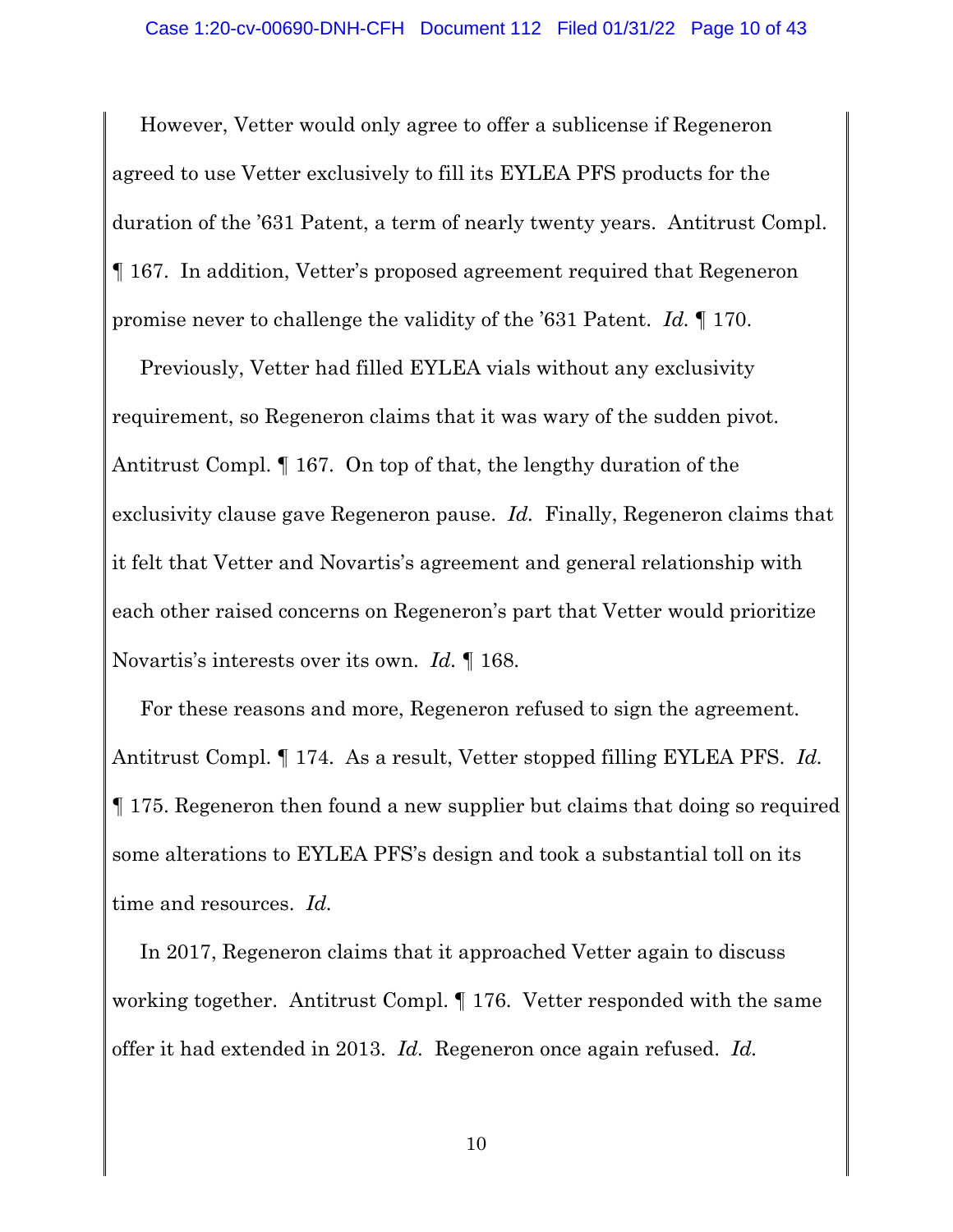### **C. Novartis's Patent Suit**

Despite the '631 Patent, Regeneron released EYLEA PFS sometime around December of 2019. *Novartis Pharma AG v. Regeneron Pharms., Inc.*, 1:20-CV-690, Dkt. 70 ("Patent Compl."), ¶ 29.2 From Novartis's perspective, that amounts to infringement, because the '631 Patent gives Novartis the exclusive right to market prefilled, sterilized syringes containing an anti-VEGF solution. *Id.* ¶ 15. And according to Novartis, the EYLEA PFS is precisely that. *Id.* ¶¶ 20-28 (describing attributes of EYLEA PFS that allegedly fall under terms of '631 Patent).

But based on Regeneron's version of events, there were some internal hoops Novartis needed to jump through before it could bring the infringement suit. Antitrust Compl. ¶ 186. Apparently, the 2013 Amendment contained a clause which gave Vetter the exclusive right to sublicense the '631 Patent. *Id.* 156. But on December 18, 2019—around the same time EYLEA PFS was hitting the market—the 2013 Amendment was itself amended (the "2019 Amendment"). *Id.* ¶ 186. By the terms of the new agreement, Novartis was given sole enforcement authority concerning the '631 Patent in exchange for a cut of all license income. *Id.*

<sup>2</sup> The Court refers to the complaint in the '631 Patent case solely to provide context to the parties' disputes. In no way will this complaint be relied upon in reaching a decision on the present motion practice, especially Novartis and Vetter's Rule 12(b)(6) motions.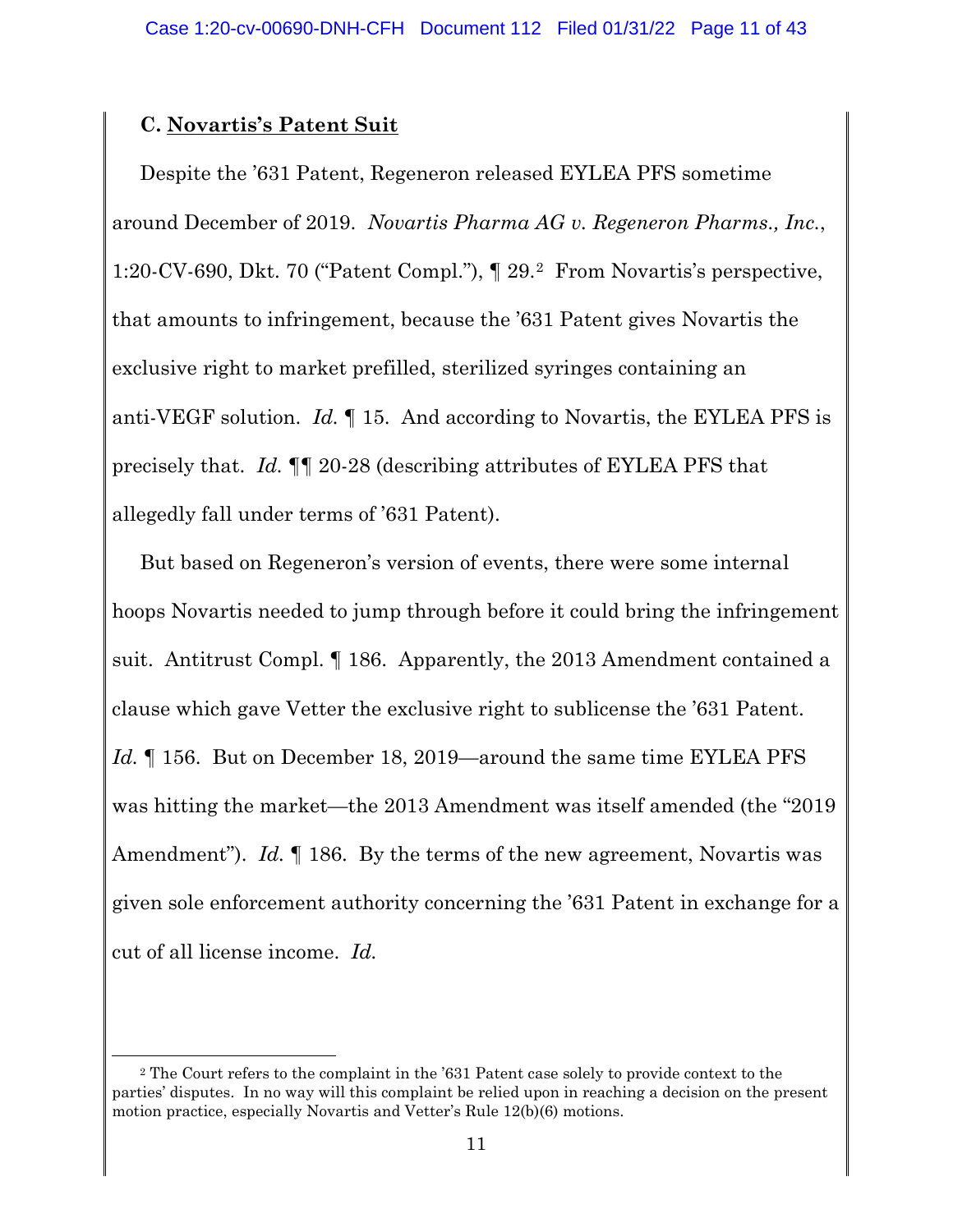On June 19, 2020, after the 2019 Amendment took effect, Novartis sued Regeneron for infringing the '631 Patent by marketing EYLEA PFS. *Novartis*, 1:20-CV-690, Dkt. 1. At the same time, Novartis filed a complaint with the United States International Trade Commission ("ITC") claiming infringement of the same patent. *Novartis*, 1:20-CV-690, Dkt. 27, p. 1.3

On July 28, 2020, Regeneron moved to stay Novartis's claim before this Court pending resolution of the ITC complaint. *Novartis*, 1:20-CV-690, Dkt. 27, p. 1. Novartis did not oppose, and the stay was granted on July 30, 2020. *Id.*

On April 8, 2021, Novartis voluntarily withdrew its ITC complaint to focus its efforts on this case. *Novartis*, 1:20-CV-690, Dkt. 38-1, pp. 3-6. The stay was then lifted on June 11, 2021. *Novartis*, 1:20-CV-690, Text Minute Entry Dated 6/11/2021.

### **D. Regeneron's Antitrust Suit**

Regeneron was not sitting idle while Novartis's patent claim proceeded. On July 17, 2020, Regeneron filed the antitrust claim against both Novartis and Vetter. *Regeneron*, 1:21-CV-1066, Dkt. 1. Essentially, that complaint alleges that Novartis and Vetter conspired together to freeze Regeneron out of the market for anti-VEGF PFS products by forcing it into a long-term

<sup>3</sup> Pagination corresponds with CM/ECF.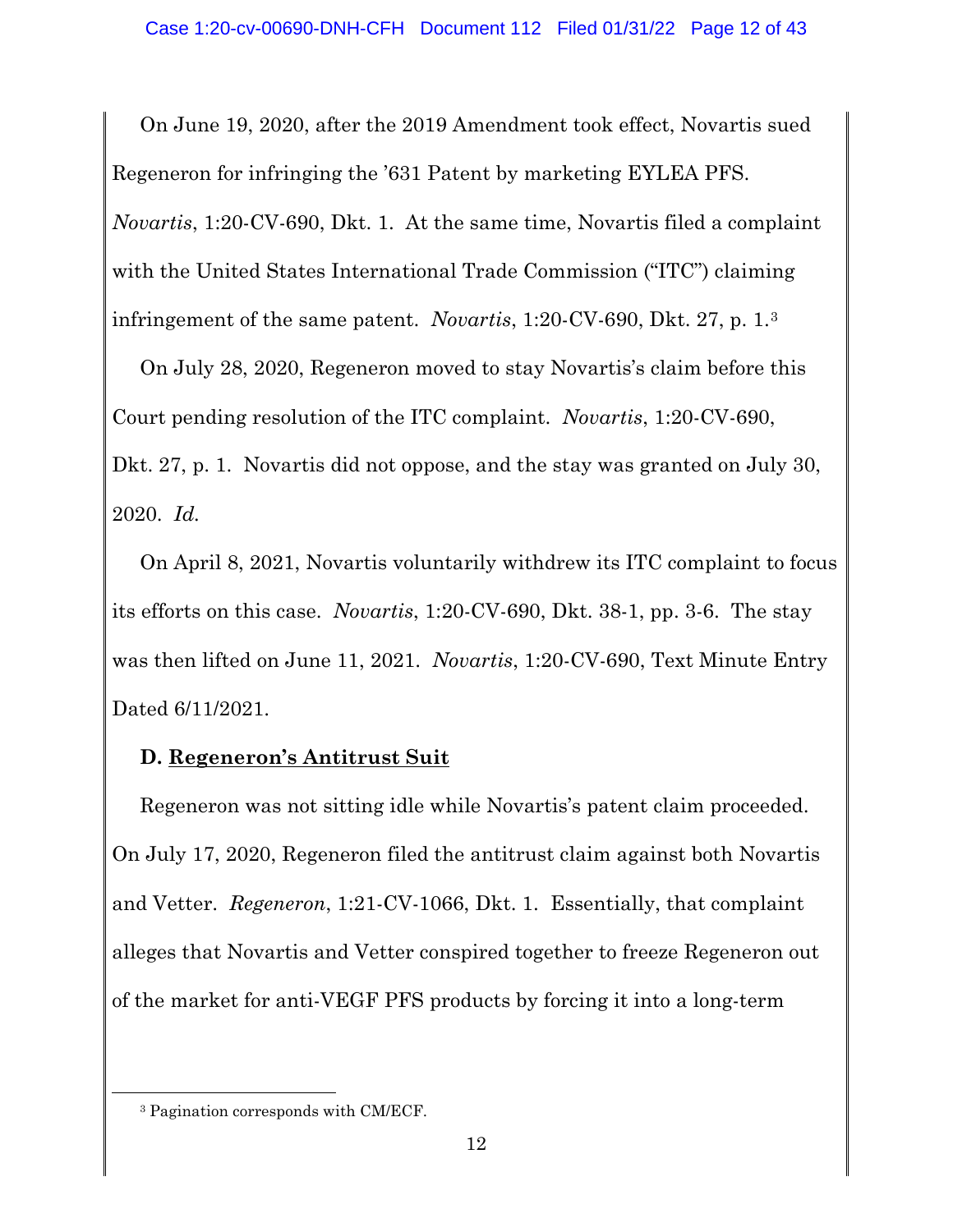contract with Vetter and requiring it to respect the '631 Patent. *See generally id.*, *passim*. To make matters worse, Regeneron sees itself as the rightful owner of the '631 Patent based on the Development Agreement and accuses Novartis of arranging for Vetter's breach of that contract. In addition, Regeneron accuses Novartis of intentionally omitting information material to the '631 Patent relating to a prior art. Antitrust Compl. ¶¶ 219-22.

More specifically, Regeneron's complaint asserts five causes of action: (I) attempted monopolization through a scheme of patent fraud under *Walker Process Equipment, Inc. v. Food Machinery & Chemical Corp.*, 382 U.S. 172 (1965) for omitting prior arts in violation of § 2 of the Sherman Act; (II) attempted monopolization in violation of § 2 of the Sherman Act even without *Walker Process* fraud; (III) unreasonable restraint on trade in violation of § 1 of the Sherman Act; (IV) attempted monopolization through *Walker Process* fraud for omitting the contributions of Vetter inventors in violation of § 2 of the Sherman Act; and (V) tortious interference with a contract under New York state law.4 Regeneron brings Count III against both Novartis and Vetter. For the remainder, Novartis alone is accused of wrongdoing.

#### **E. The Present Motion Practice**

<sup>4</sup> The parties do not dispute that Regeneron's tortious interference claim comes under New York law.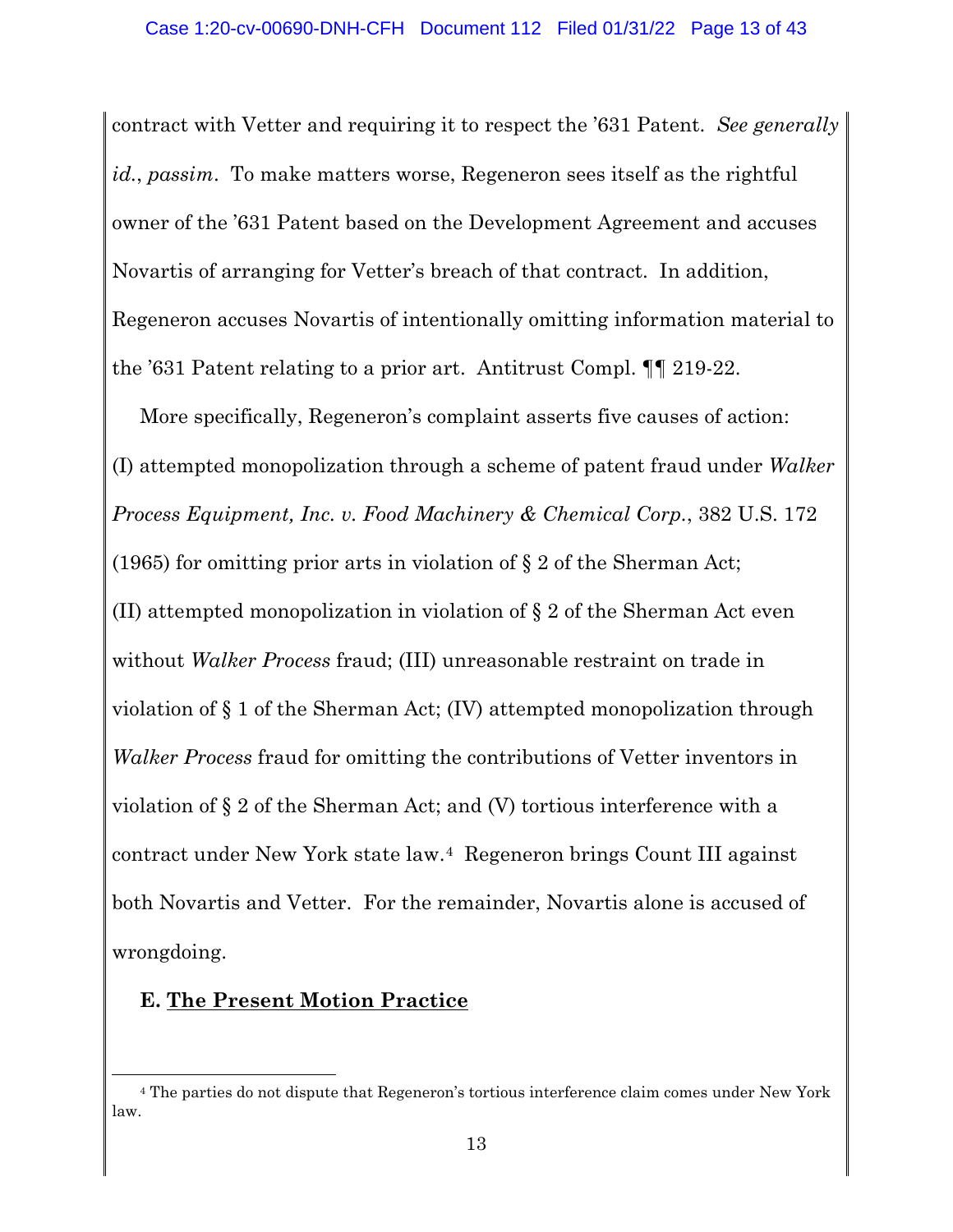Once the stays were lifted at the conclusion of the ITC proceedings, both cases continued. On October 15, 2021, Novartis and Vetter each moved to dismiss Regeneron's First Amended Complaint—the current operative pleading in the Antitrust case—for failure to state a claim. *Regeneron*, 1:21-CV-1066, Dkts. 184; 186.

But on November 5, 2021, Regeneron moved to stay both the '631 Patent case and the Antitrust case. *Novartis*, 1:20-CV-690, Dkt. 98; *Regeneron*, 1:21-CV-1066, Dkt. 216. Apparently, on April 16, 2021, while the ITC complaint was still pending, Regeneron had asked the PTO for an *inter partes*  review to declare the '631 Patent invalid. *Novartis*, 1:20-CV-690, Dkt. 98-4, p. 85; *Regeneron*, 1:21-CV-1066 Dkt. 216-4, p. 85. On October 26, 2021, the PTO agreed. *Novartis*, 1:20-CV-690, Dkt. 98-3, p. 1; *Regeneron*, 1:21-CV-1066 Dkt. 216-3, p. 1. Thus, Regeneron argues that both cases should be stayed until the PTO has an opportunity to determine whether the '631 Patent is valid.

Finally, on December 23, 2021, Novartis and Regeneron both filed their *Markman* briefs in the '631 Patent case. *Novartis*, 1:20-CV-690, Dkts. 103; 104. This decision now follows to resolve all three pending motions.

#### **III. DISCUSSION**

The first step in untangling the knot these cases have worked themselves into is deciding which thread to pull on first. To that end, the only dispute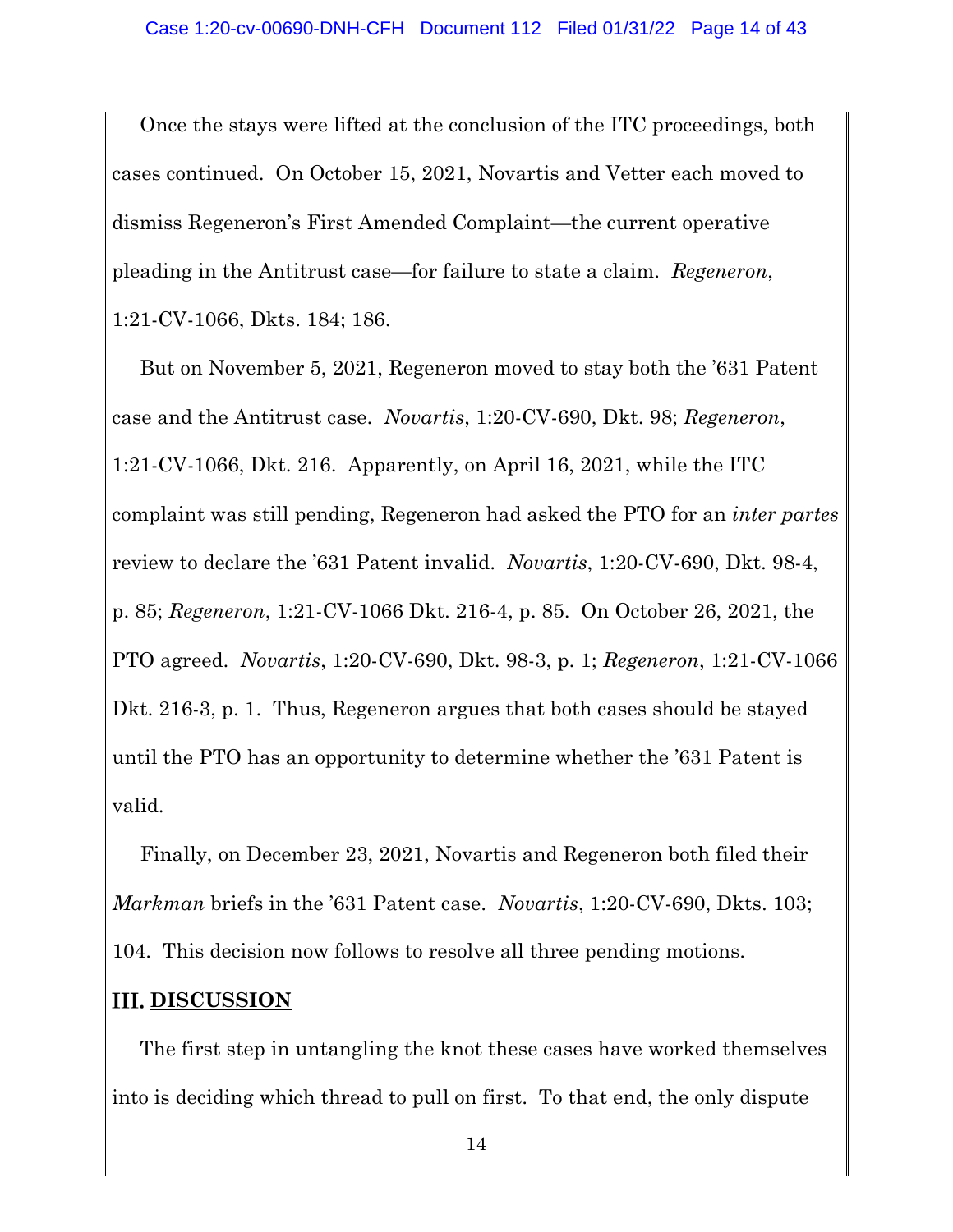concerning the '631 Patent's claim construction is whether there is actually a dispute in the first place. There is little harm in reaching that simple question first before considering a stay that would leave that dispute unaddressed. After that, should Novartis and Vetter's motions to dismiss have merit, the Antitrust case could be dismissed in its entirety, which would obviously moot the question of staying that case. Accordingly, the Court will turn to the motion to dismiss second, and only reach the motion to stay after considering both other active motions.

### **A. Claim Construction**

"Claim construction is a question of law, the purpose of which is to determine what is covered by the patent's claims." *Verint Sys. Inc. v. Red Box Recorders Ltd.*, 166 F. Supp. 3d 364, 374 (S.D.N.Y. 2016) (citing *Markman*, 517 U.S. at 384. That process is geared toward "elaborating the normally terse claim language in order to understand and explain, but not to change, the scope of the claims." *Verint Sys.*, 166 F. Supp. 3d at 374 (cleaned up) (citing *Embrex, Inc. v. Serv. Eng'g Corp.*, 216 F.3d 1343, 1347 (Fed. Cir. 2000)).

"When faced with 'an actual dispute regarding the proper scope' of a patent claim, the court must construe the allegedly infringed claim to determine its meaning and scope." *PPC Broadband, Inc. v. Corning Optical Commc'ns RF, LLC*, 2014 WL 4199244, at \*2 (N.D.N.Y. Aug. 21, 2014). But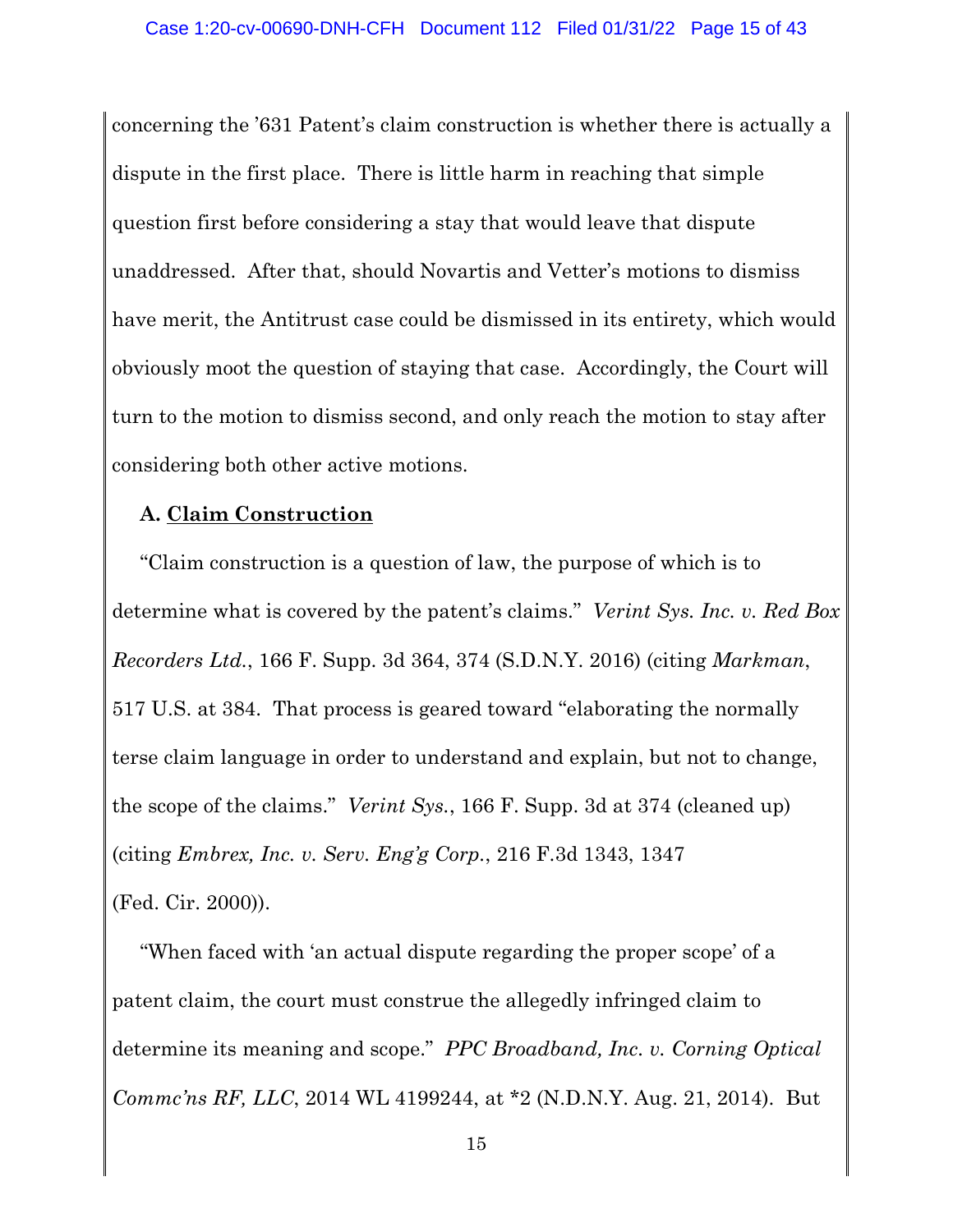the converse is also true: "a trial court need not construe claim terms whose meaning the parties do not dispute." *Holmberg v. United States*, 124 Fed. Cl. 610, 613 (2016).

At any rate, although a court "may have the authority to adopt claim constructions which have not been proposed by either party[, it] should be hesitant to do so." *Holmberg*, 124 Fed. Cl. at 613 (citing *Yoon Ja Kim v. ConAgra Foods, Inc.*, 465 F.3d 1312, 1319 (Fed. Cir. 2006)).

As required under Local Patent Rule for the Northern District of New York ("Local Patent Rule") 4.4, both Regeneron and Novartis submitted a joint claim construction setting out their agreed definitions of the terms of the '631 Patent.5 *Novartis*, 1:20-CV-690, Dkt. 100. In that document, Novartis agreed with Regeneron's construction of all terms. *See generally id.*, *passim*.

But Novartis's apparent consent does not, it seems, resolve the issue of claim construction on its own. According to Regeneron, Novartis intends to sandbag it and the Court by making arguments at trial contrary to the terms upon which the parties agreed. Specifically, Regeneron claims that Novartis

<sup>5</sup> Both parties would also file short responsive claim construction briefs on January 24, 2022. *Novartis*, 1:20-CV-690, Dkts. 109; 111. In Regeneron's brief, it requested leave to file a reply brief in the event that Novartis filed a responsive brief, because Novartis's initial submission was decidedly barebones. However, because Novartis's responsive brief only dealt with Regeneron's arguments and continues to disavow any true dispute of the claim construction, permitting Regeneron to file a reply brief would be a waste of time and effort that this Court will not indulge.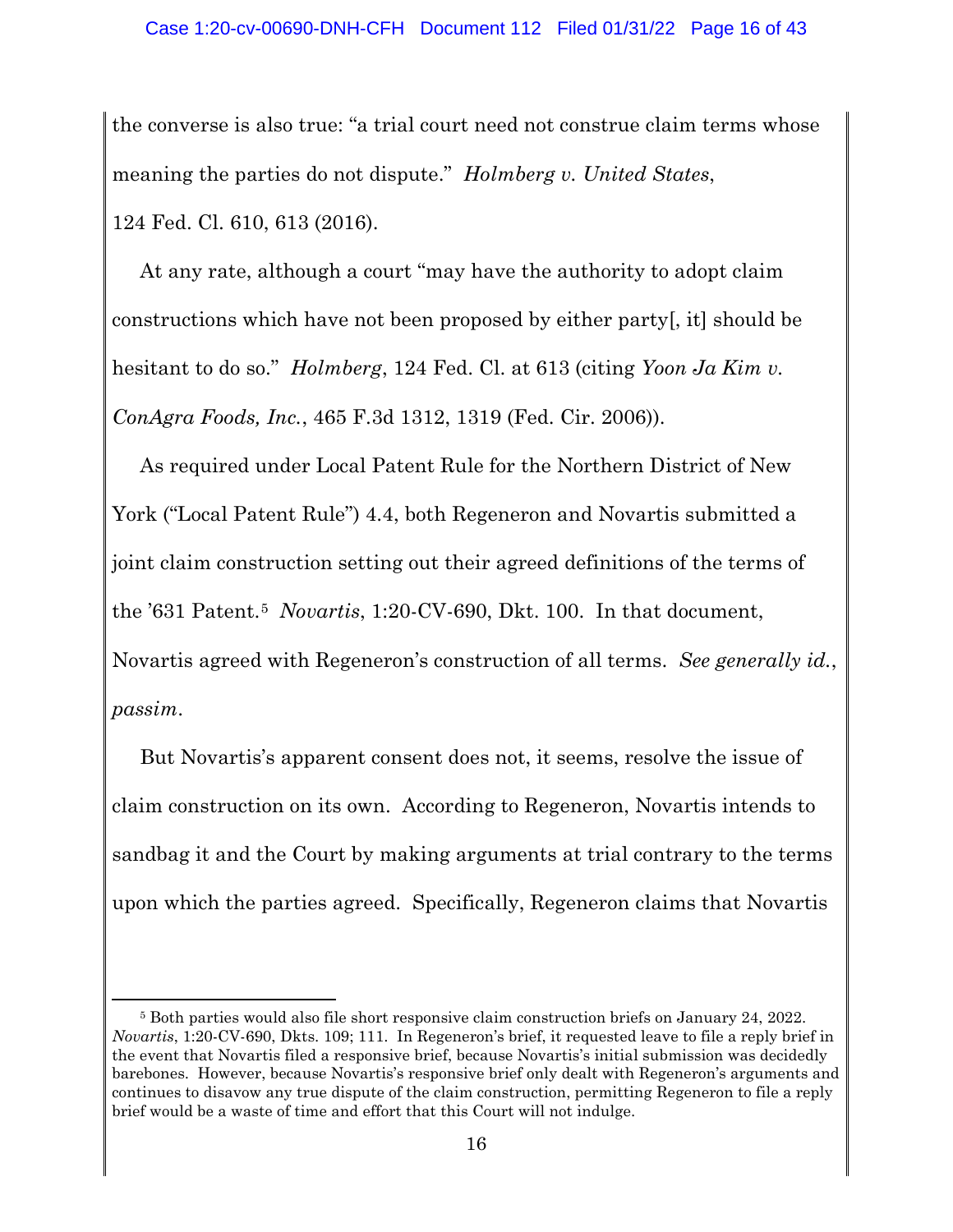has not disavowed an intent to argue that a syringe is "terminally sterilized" only if it has been: (1) subjected to stability testing; and (2) protected from further contact after the sterilizing agent has been applied and stability testing conducted.

The problem, it seems, is that the proposed construction of "terminally sterilized" makes no mention of those two additional requirements. In Regeneron's opinion, the only solution is for the Court to take the further step of precluding Novartis from arguing that anything more is required for a syringe to be "terminally sterilized" than what is described in the proposed claim construction.

Regeneron is mistaken. After all, if the proposed construction would foreclose Novartis's argument, then the Court's adoption of that construction would give Regeneron the relief it is requesting without further tampering. On the other hand, the Court can think of only two possible reasons that adopting the proposed claim would *not* foreclose that line of argument.

First, it may be that the construction of the claim has nothing to do with Novartis's argument, in which case it would be an overreach for the Court to hamstring Novartis at the claim construction stage. Or second, it may be that Regeneron could have requested a more favorable construction of the claim and failed to do so. In that case, Regeneron is asking the Court to take the disfavored step of adopting a construction without a proposal simply to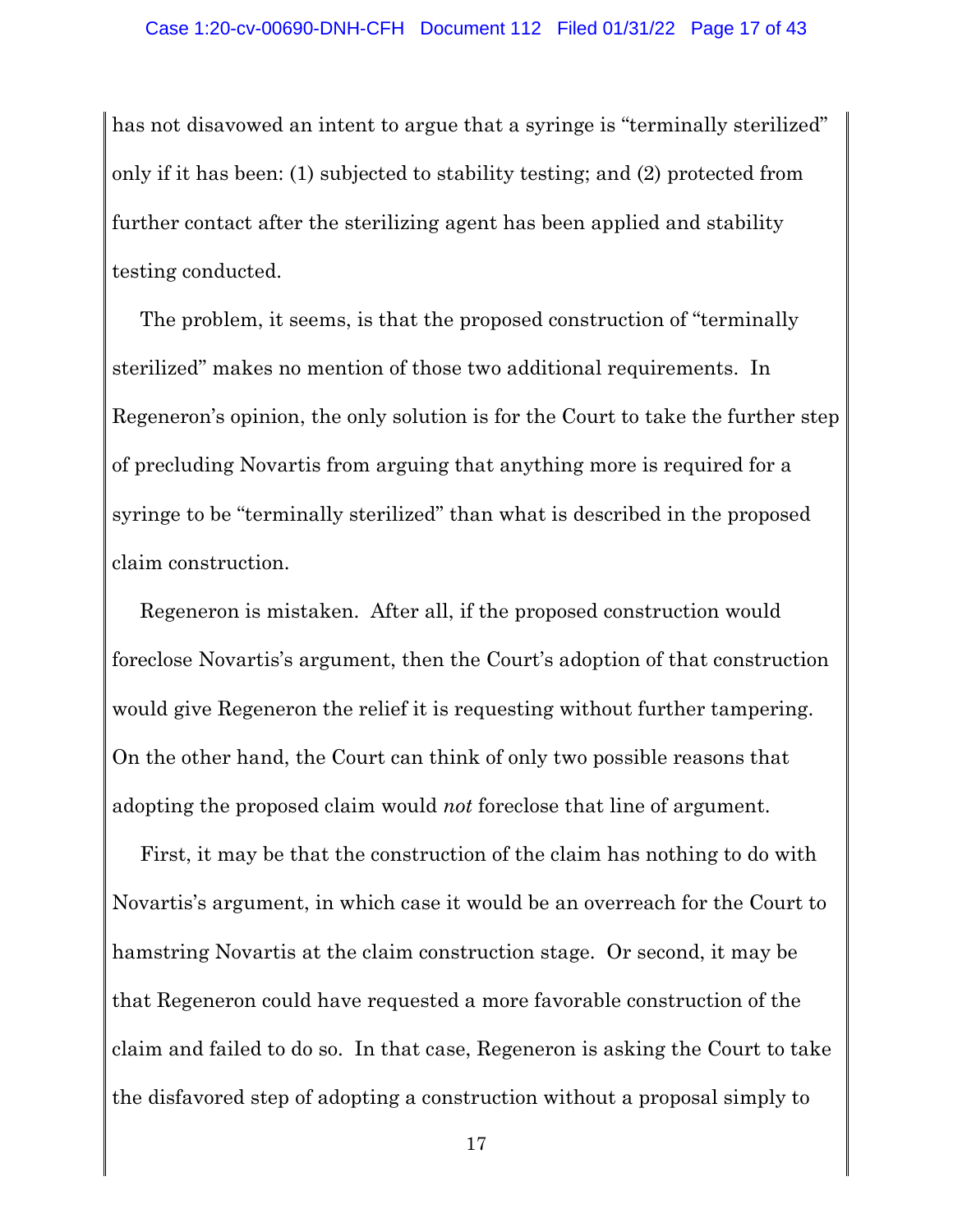cover for its own tactical misstep. *Holmberg*, 124 Fed. Cl. at 613 (holding that courts should be hesitant to adopt claim constructions not proposed by parties). Under none of those circumstances would the Court be moved to produce its own more restrictive version of the proposed claim construction as Regeneron requests.

Neither is the Court persuaded by Regeneron's argument that the Court is obliged to go looking for disputes that do not appear on the face of the *Markman* briefing. In support of that argument, Regeneron relies on *PPC Broadband*, 2014 WL 4199244 and *Defenshield, Inc. v. First Choice Armor & Equipment, Inc.*, 2013 WL 5323752 (N.D.N.Y. Sept. 20, 2013).

Both of those cases refer to a court's obligation to resolve disputes in claim construction. *See PPC Broadband*, 2014 WL 4199244, at \*2 (noting that court is obligated to resolve dispute in claim scope to prevent parties from impermissibly arguing claim construction to jury); *Defenshield*, 2013 WL 5323752, at \*8-9 (deciding to construe claim despite potential for

common meaning to prevent submitting claim construction question to jury).

But the purpose for that obligation lies in making sure that the jury isn't tasked with trying to sort out the definition of a claim when that should be up to the Court. *See Sulzer Textil A.G. v. Picanol N.V.*, 358 F.3d 1356, 1359 (Fed. Cir. 2004) (explaining that it is duty of trial court to inform jurors of claim construction rulings on disputed terms); *see also O2 Micro Int'l Ltd. v.*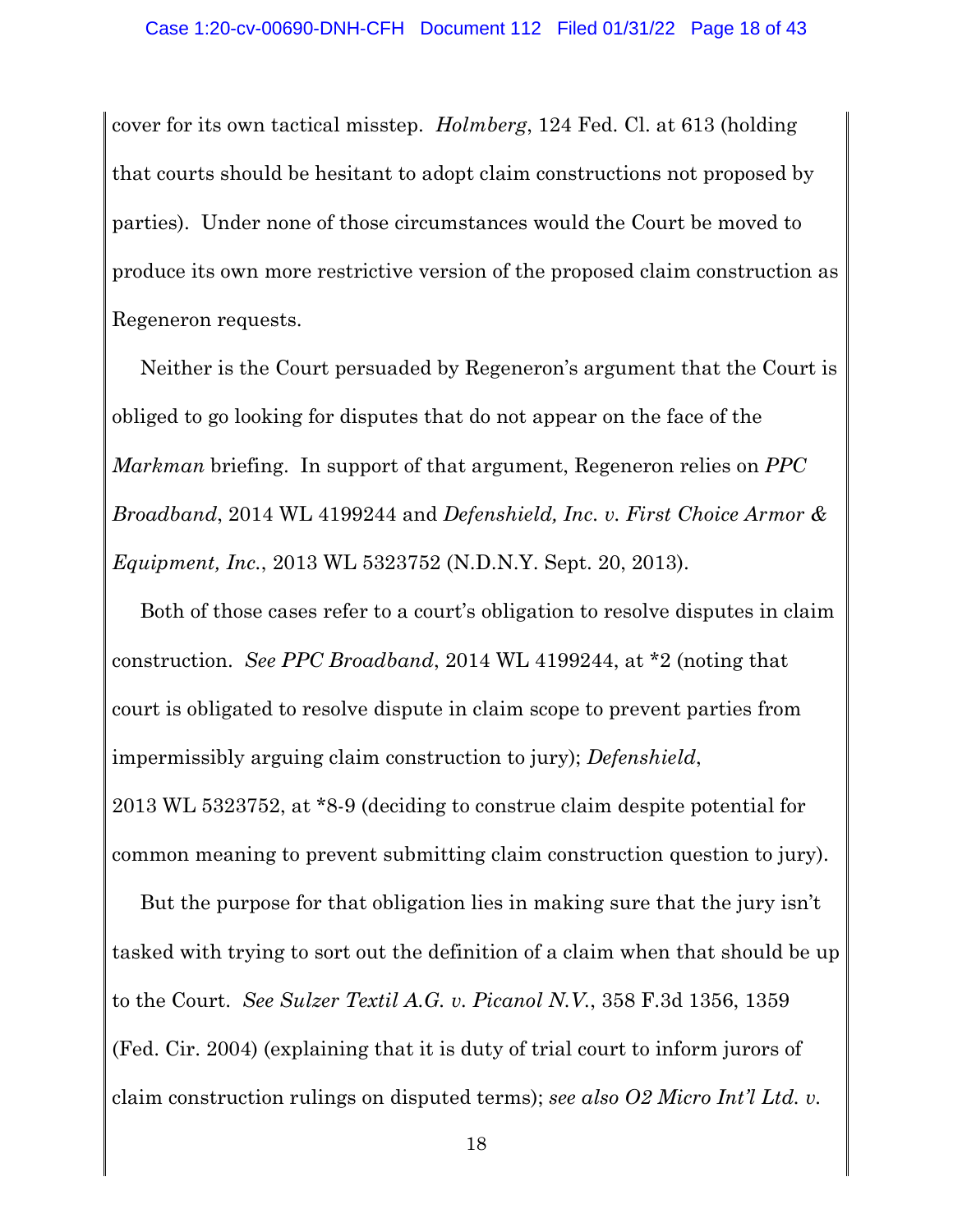*Beyond Innovation Tech. Co., Ltd.*, 521 F.3d 1351, 1360 (Fed. Cir. 2008) ("When the parties raise an actual dispute regarding the proper scope of [ ] claims, the court, not the jury, must resolve that dispute.").

There is no danger of that in this case because the Court *is* construing the claim Regeneron argues to be disputed. In fact, the Court is construing it in precisely the manner that Regeneron requested. The jury will thus be instructed on the '631 Patent's claims in accordance with Regeneron's proposed construction, and the Court need not—and will not—devise its own construction beyond what Regeneron requested. *See, e.g.*, *Holmberg*, 124 Fed. Cl. at 613. The Court thus adopts the proposed claim construction in its entirety and will not require a *Markman* hearing.

#### **B. Novartis's Motion to Dismiss**

Having settled the matter of claim construction, the Court turns to Novartis and Vetter's Rule 12(b)(6) motions to dismiss the Antitrust case. To survive a motion to dismiss under that Rule, "a complaint must contain sufficient factual matter, accepted as true, to state a claim to relief that is plausible on its face." *Ashcroft v. Iqbal*, 556 U.S. 662, 678 (2009). That factual matter may be drawn from "the facts alleged in the complaint, documents attached to the complaint as exhibits, and documents incorporated by reference in the complaint." *DiFolco v. MSNBC Cable L.L.C.*, 622 F.3d 104, 111 (2d Cir. 2010).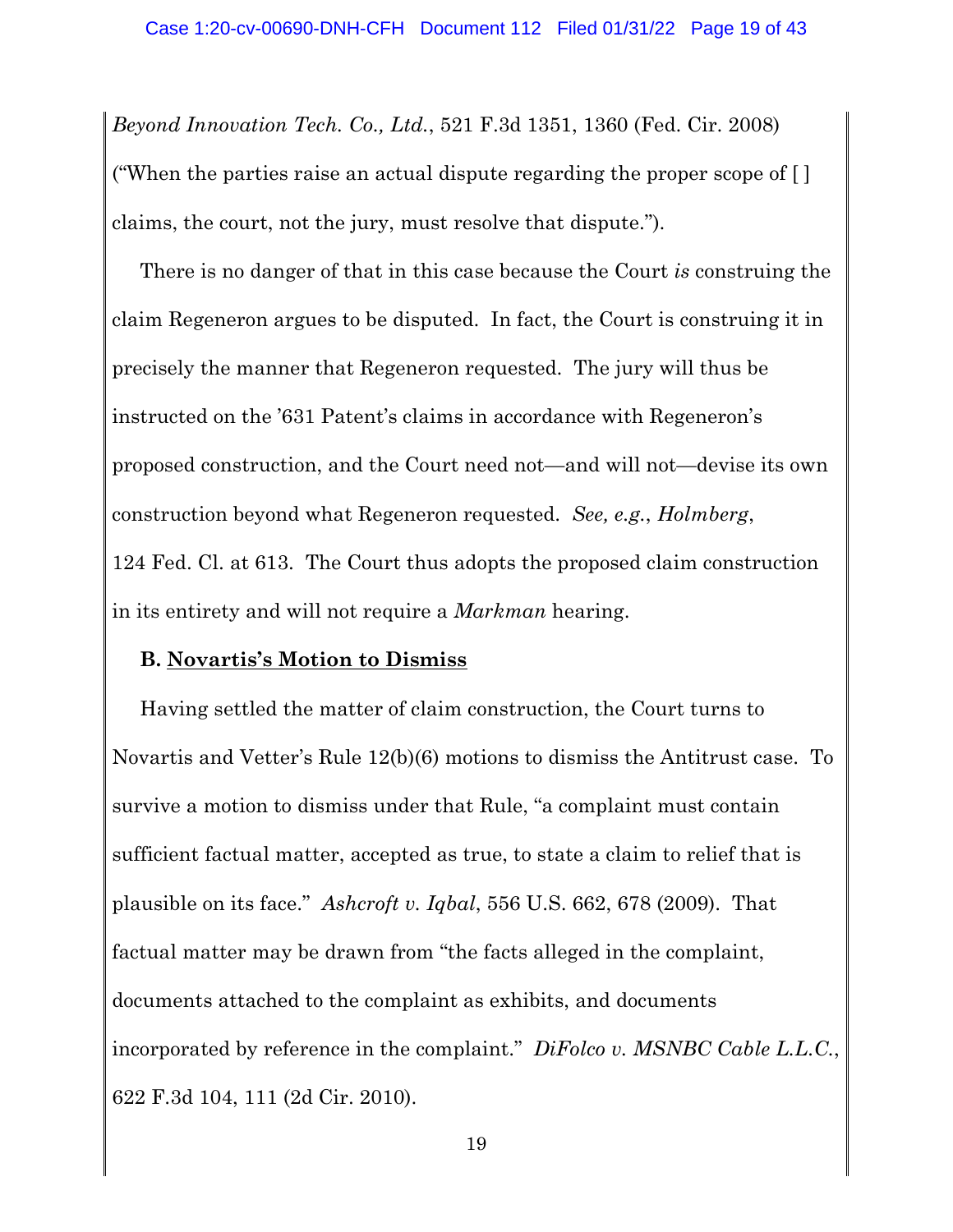Importantly, "the complaint is to be construed liberally, and all reasonable inferences must be drawn in the plaintiff's favor." *Ginsburg v. City of Ithaca*, 839 F. Supp. 2d 537, 540 (N.D.N.Y. 2012) (citing *Chambers v. Time Warner, Inc.*, 282 F.3d 147, 152 (2d Cir. 2002)). If the complaint and its additional materials—when viewed through that pro-plaintiff lens—are not enough to raise the plaintiff's right to relief on a claim above the speculative level, that claim must be dismissed. *See Bell Atl. Corp. v. Twombly*, 550 U.S. 544, 555 (2007).

### **1. Antitrust Claims**

"A patentee has the exclusive right to manufacture, use, and sell his invention." *In re DDAVP Direct Purchaser Antitrust Litig.*, 585 F.3d 677, 690 (2d Cir. 2009) (citing *Zenith Radio Corp. v. Hazeltine Rsch., Inc.*, 395 U.S. 100, 135 (1969)). The purpose behind granting a patent is to incentivize "invention, investment, and disclosure" by granting a "statutory right to exclude" other competitors. *Abbott Labs. v. Brennan*, 952 F.2d 1346, 1355 (Fed. Cir. 1991). By a patent's very nature, then, "[t]he commercial advantage gained by new technology and its statutory protection by patent do not convert the possessor thereof into a prohibited monopolist." *Id.* at 1354.

None of that is meant to say that a patent automatically forecloses liability for antitrust violations. Instead, there are at least two ways that a patent holder can run afoul of antitrust law. For the first, "[i]n *Walker*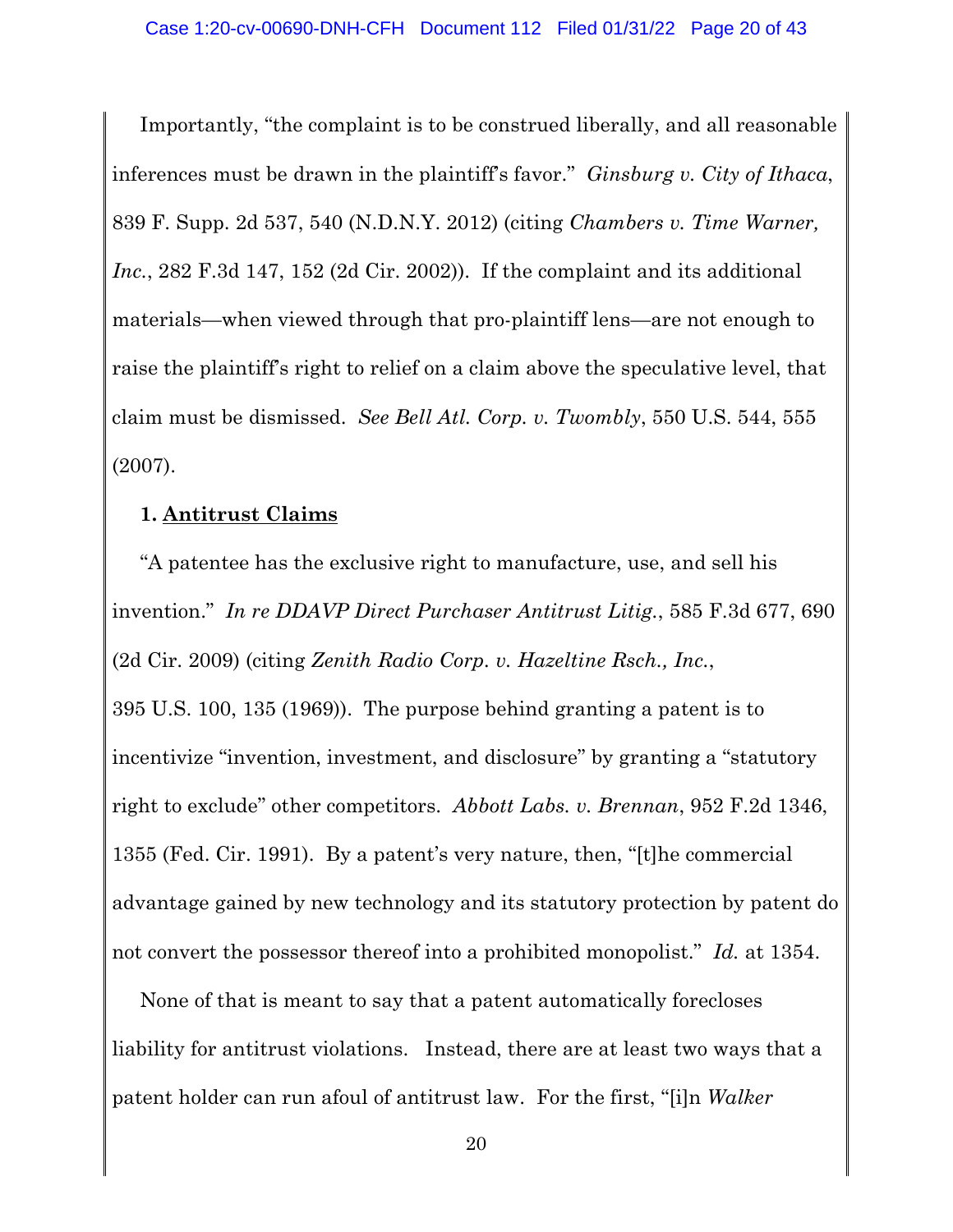*Process*, the Supreme Court held that a plaintiff could bring an action under § 2 of the Sherman Act based on the alleged maintenance and enforcement of a fraudulently[ ] obtained patent." *TransWeb, LLC v. 3M Innovative Props. Co.*, 812 F.3d 1295, 1306 (Fed. Cir. 2016) (citing *Walker Process*, 382 U.S. at 173-74).

The gist of a *Walker Process* claim is that an unlawful patent should be stripped of its usual immunity from antitrust liability. *See Nobelpharma AB v. Implant Innovations, Inc.*, 141 F.3d 1059, 1068 (Fed. Cir. 1998). Whether a patentholder deserves to lose out on its monopolistic immunity is a question to be answered only under Federal Circuit law. *See id.* However, questions of antitrust law beyond the alleged patent fraud are decided under the law of each regional circuit. *Id.*

There are two global elements to a *Walker Process* claim: (1) "that the antitrust-defendant obtained the patent by knowing and willful fraud on the patent office and maintained and enforced the patent with knowledge of the fraudulent procurement;" and (2) all other elements of a Sherman Act monopolization claim are also met. *TransWeb*, 812 F.3d at 1306.

For an attempted monopolization claim under § 2 of the Sherman Act, like those that Regeneron brings against Novartis, the elements are: (1) predatory or anticompetitive conduct; (2) informed by a specific intent to monopolize;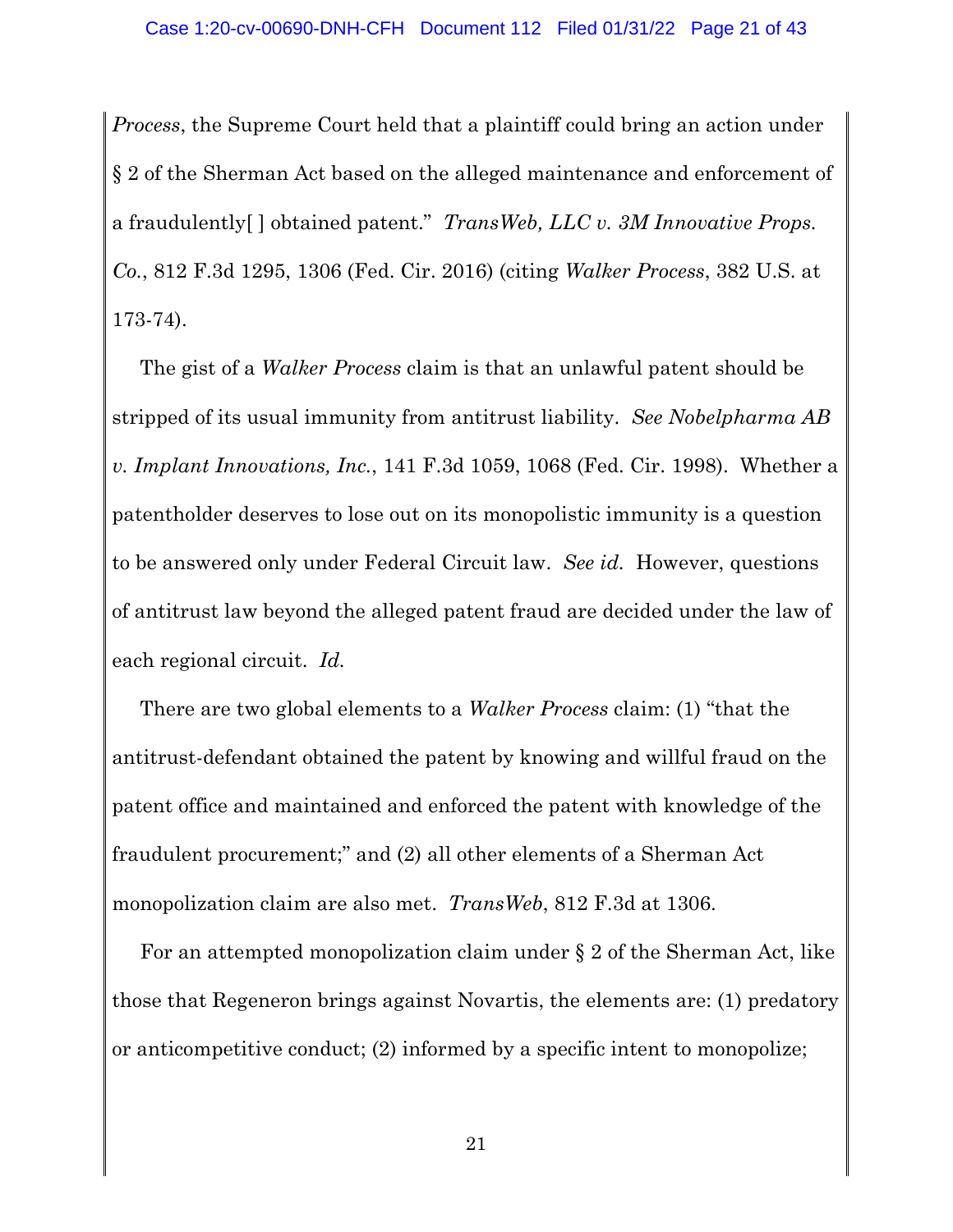with (3) "a dangerous probability of achieving monopoly power." *New York ex rel. Schneiderman v. Actavis PLC*, 787 F.3d 638, 651 (2d Cir. 2015).

As for the second means of establishing an antitrust violation even with patent protections in play, the Supreme Court held in *Federal Trade Commission v. Actavis, Inc.* that a patentholder may, in certain circumstances, be held liable for using the patent to unreasonably restrain trade. 570 U.S. 136, 147 (2013).

In any case, though, one essential element of all antitrust claims is the existence of a relevant geographic and product market subjected to the defendant's anticompetitive conduct. *Xerox Corp. v. Media Scis. Int'l, Inc.*, 511 F. Supp. 2d 372, 383 (S.D.N.Y. 2007). Novartis, Vetter, and Regeneron all agree that the relevant geographic market in this case is the United States, so that first requirement is met.

But the parties are decidedly less in agreement when it comes to defining the relevant product market. To survive a motion to dismiss, a claimed product market must provide "analysis of the interchangeability of use or the cross-elasticity of demand" for products in the market while establishing a product market that strikes the court as plausible. *Chapman v. N.Y. State Div. for Youth*, 546 F.3d 230, 237 (2d Cir. 2008) (citation omitted). Reasonable interchangeability of use or cross-elasticity of demand between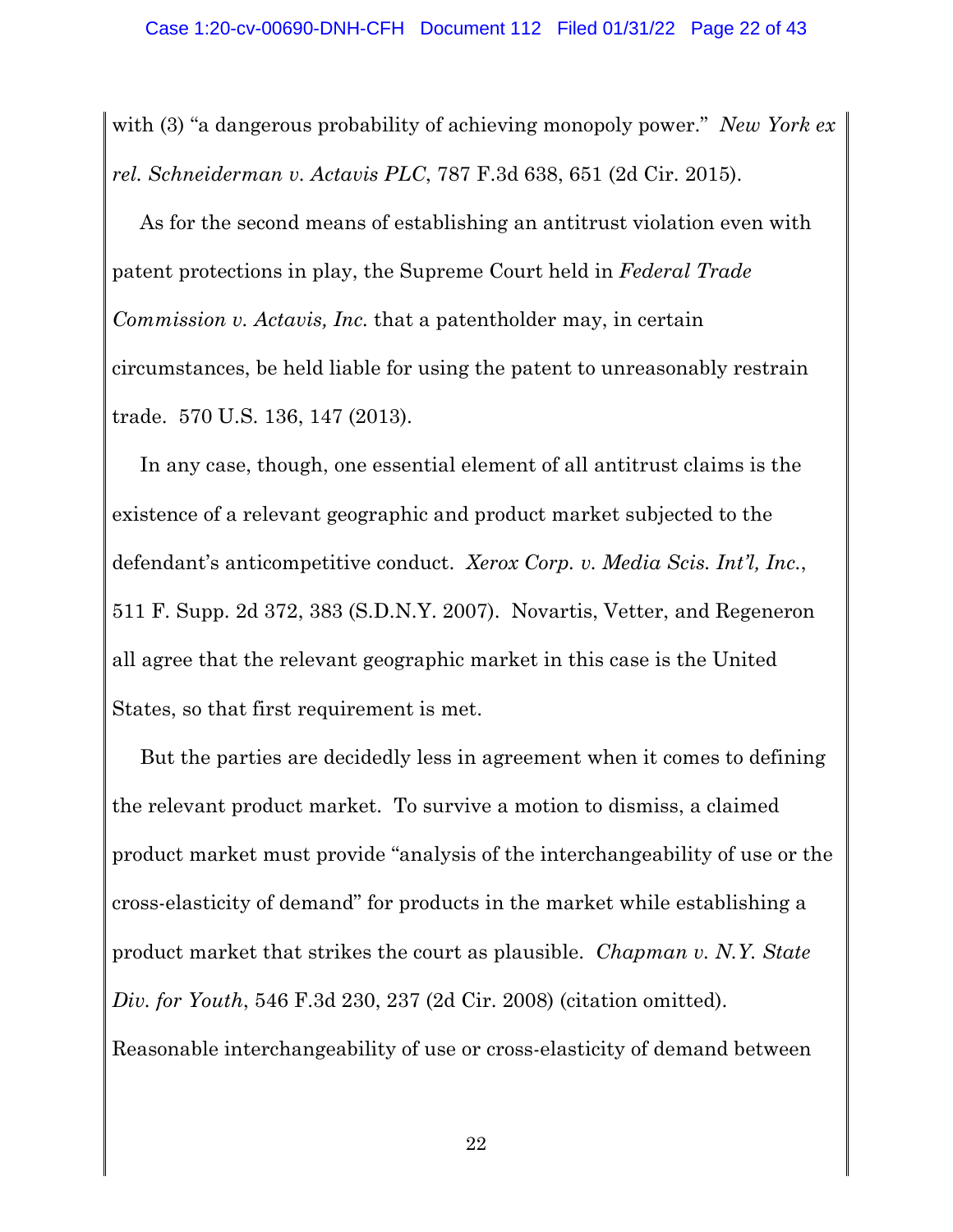the product itself and its substitutes determine "the outer boundaries of a product market." *Id.* (cleaned up).

Generally, defining a market involves "a deeply fact-intensive inquiry," so courts are wary of granting a motion to dismiss based on a failure to adequately plead the relevant market. *Chapman*, 546 F.3d at 238. Even so, a plaintiff's definition of the product market that fails to reference the rule of reasonable interchangeability and cross-elasticity of demand or else clearly does not encompass all interchangeable substitute products is legally insufficient and may be dismissed even at the pre-answer stage. *Id.*

That marks the second reference to the rule of reasonable interchangeability, so this is a good time to define the term. Effectively, the rule of reasonable interchangeability means that a plaintiff's market definition must include "all products reasonably interchangeable by consumers for the same purposes." *City of N.Y. v. Grp. Health Inc.*, 649 F.3d 151, 155 (2d Cir. 2011) (internal citations and quotation marks omitted). The logic behind the rule is that "the ability of consumers to switch to a substitute restrains a firm's ability to raise prices above the competitive level." *Id.*

Although a plaintiff claiming an antitrust violation for medical products need not address every conceivable alternative to the products it claims make up the market, "it must allege sufficient facts about other treatments to make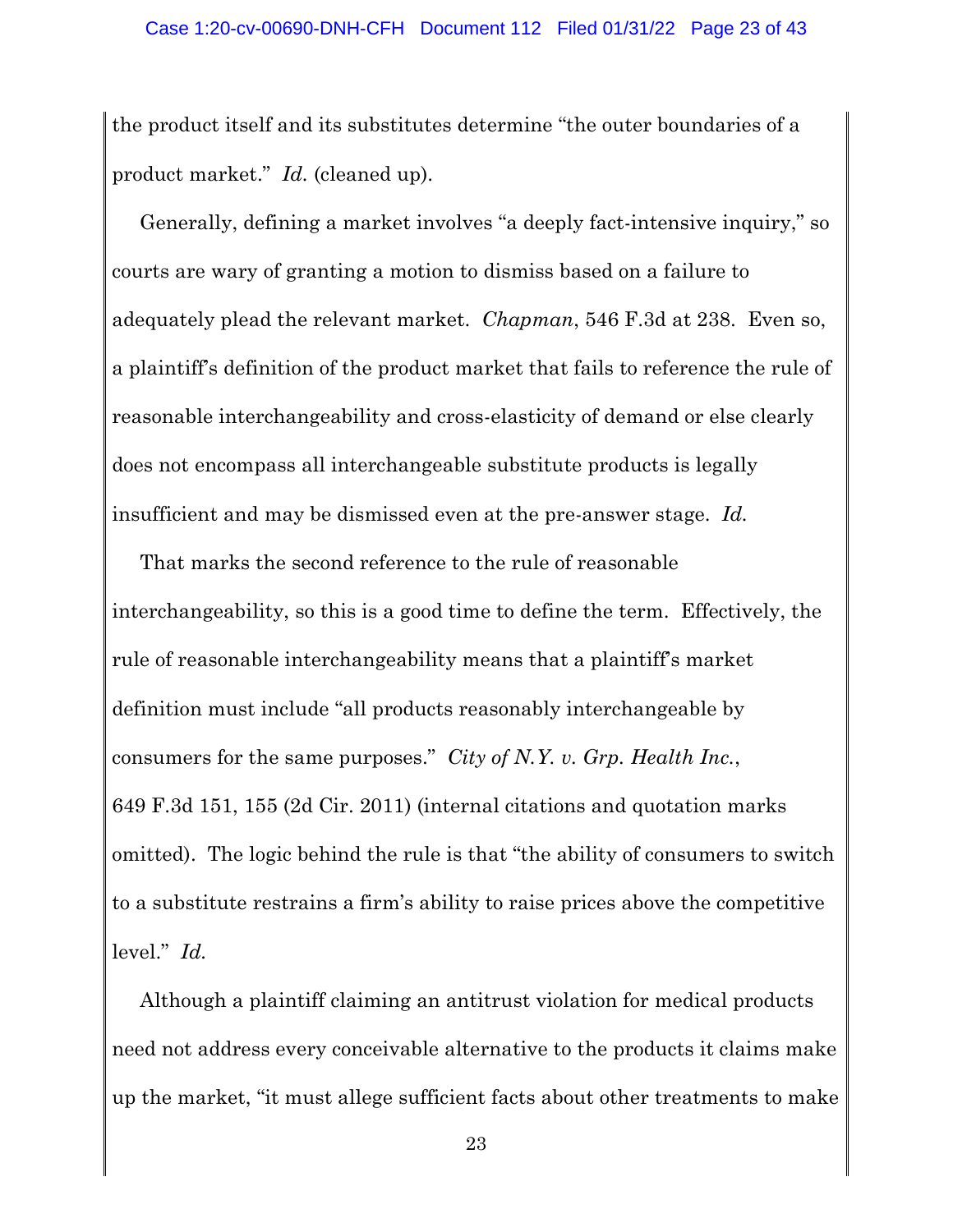its proposed product market plausible." *Bayer Schering Pharma AG v. Sandoz, Inc.*, 813 F. Supp. 2d 569, 578 (S.D.N.Y. 2011) (citing *Rome Ambulatory Surgical Ctr., LLC v. Rome Mem'l Hosp. Inc.*,

349 F. Supp. 2d 389, 419 (N.D.N.Y. 2004) (noting that "a court cannot accept the market boundaries offered by plaintiff without at least a theoretically rational explanation for excluding alternatives" (cleaned up))).

For Regeneron's part, it defines its proposed market as follows: "anti-VEGFs in prefilled syringes that are approved by the FDA for the treatment of certain ophthalmic diseases." Antitrust Compl. ¶ 191. Meanwhile, by the antitrust claim's own terms, the '631 Patent covers a PFS containing any anti-VEGFs. *Id.* ¶ 8.

In other words, the relevant market that Regeneron claims is identical to the protection afforded to Novartis by the '631 Patent. Strange as it may seem that the market should be limited to anti-VEGFs in a PFS when the same drug comes in a vial as well, Regeneron nevertheless tries to justify this more limited scope to the relevant market in three ways.

First, Regeneron argues that PFSs have performance-based advantages over their counterparts in vials because they are quicker, easier, and safer. Antitrust Compl. ¶¶ 196-97. Second, Regeneron also points out that manufacturing anti-VEGF vials requires different equipment than making a PFS. *Id.* ¶ 199. Third, Regeneron states that "a small, but significant, price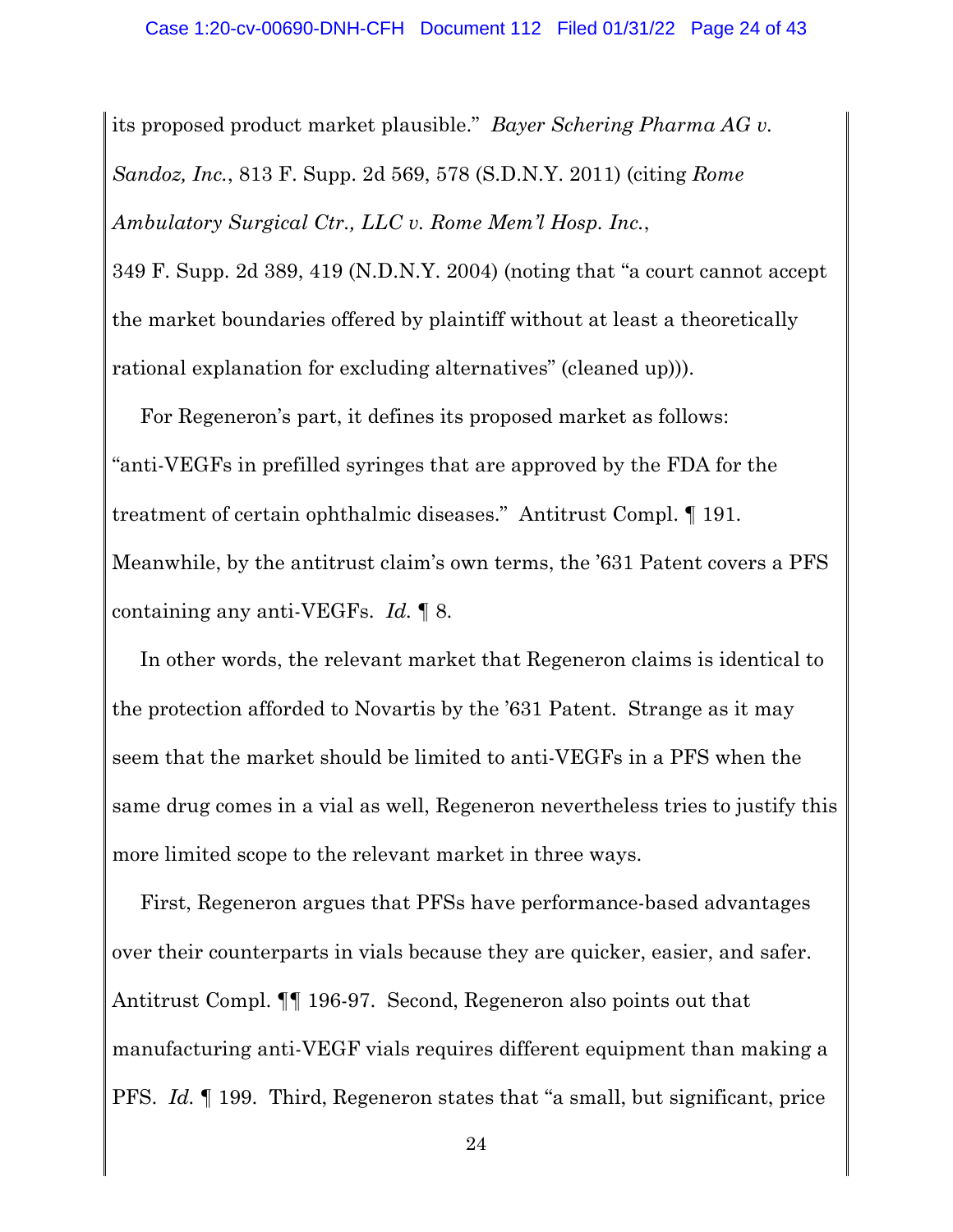increase in the PFS version would not cause physicians to substitute the vial version for PFS . . . ." *Id.* ¶ 200.

None of those three reasons plausibly justifies Regeneron's narrow market. From the outset, that there might be a difference in the equipment required to produce a PFS as opposed to a vial says nothing about whether a consumer would find a vial and PFS interchangeable. Antitrust Compl. ¶ 199; *see Grp. Health Inc.*, 649 F.3d at 155 (explaining that inquiry into product market looks at interchangeability of products to consumer).

Additionally, Regeneron's other two bases for explaining away the interchangeability of vials and PFS packages fail because they would allow any patented product to be a unique market by itself. After all, most any patent will carry with it improvements to a product's efficacy. And that small boost in usefulness will often be valuable enough to merit some heightened costs. The resultant commercial advantage is a sacrifice that the law is willing to make to spur technical and technological advancement. *Abbott Labs.*, 952 F.2d at 1355 (describing patent's right to exclude as incentive for innovation).

That commercial advantage evaporates if Regeneron's theory carries water. After all, if a patent allows its owner to exclude other firms from producing products covered by its terms, and an antitrust plaintiff can define a market so narrowly that the patent itself creates its own market, then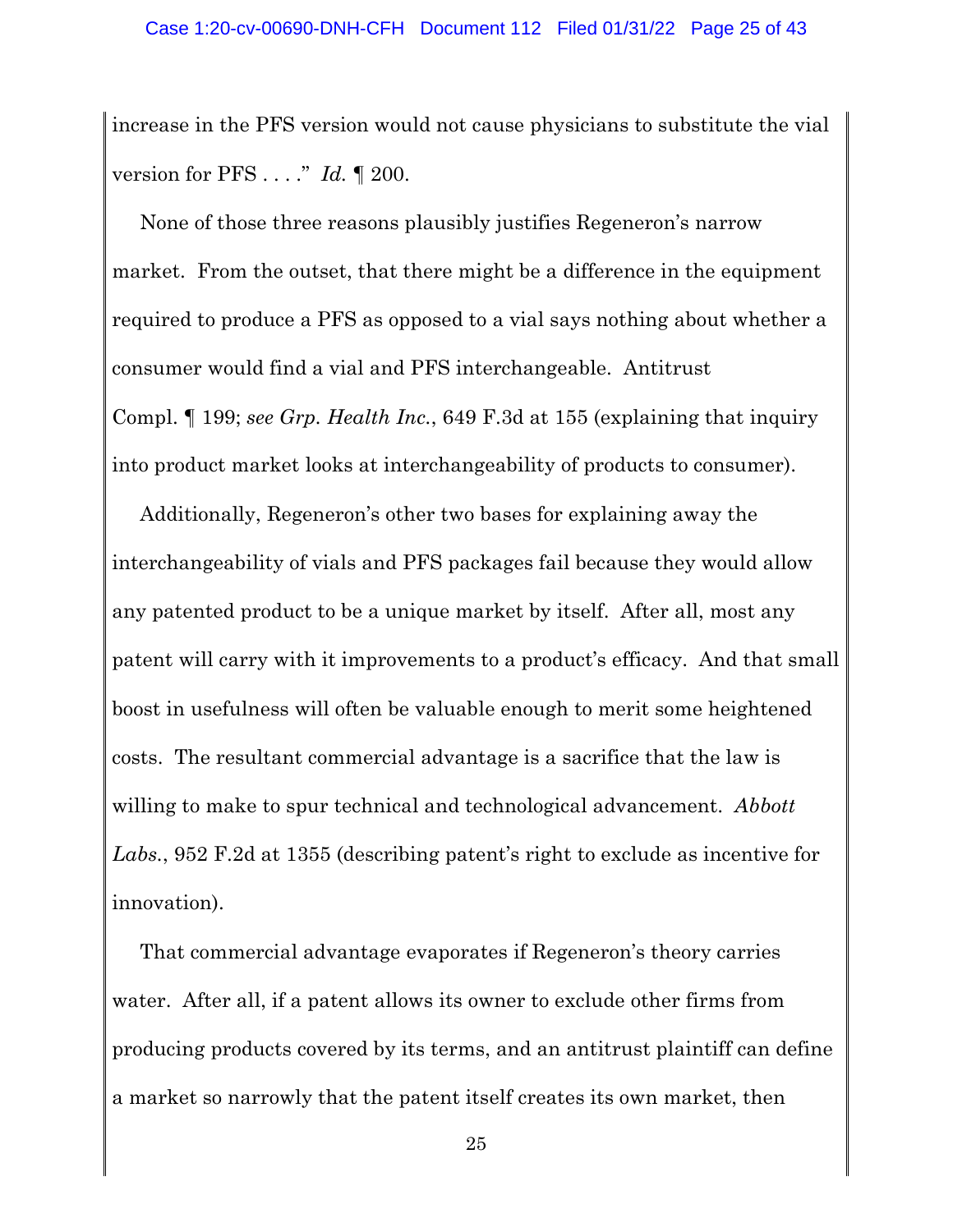plaintiffs could never fail to plead out an antitrust claim against a patent owner as long as they raised a colorable challenge to the patent's validity. *In re DDAVP Direct*, 585 F.3d at 690. In other words, if the Court accepts Regeneron's proposed market, then all patents would immediately confer complete monopoly power to the inventor.

The problem with that outcome is obvious as soon as *Walker Process*  enters the equation. After all, if a plaintiff could simply limit the scope of the relevant product market to the scope of a patent, then each of the three elements of an attempted monopolization claim would be met as a matter of course. *See New York ex rel. Schneiderman*, 787 F.3d at 651. The patent would exclude other firms from participating in the market, which is the definition of anticompetitive conduct. *Id.* Similarly, the mere act of seeking the patent evinces a clear intent to monopolize because a patent is itself a lawful monopoly. *Id.* From there, the patent would not only establish a dangerous probability of monopoly power, but a certainty, because no other firm could compete with the patent holder. *Id.*

In short, defining the relevant product market as narrowly as Regeneron alleges would collapse the second prong of the *Walker Process* inquiry for every patented product. *See TransWeb*, 812 F.3d at 1306 (noting that *Walker Process* requires proof of patent fraud and every element of antitrust claim). By extension, every instance of patent fraud would give rise to an antitrust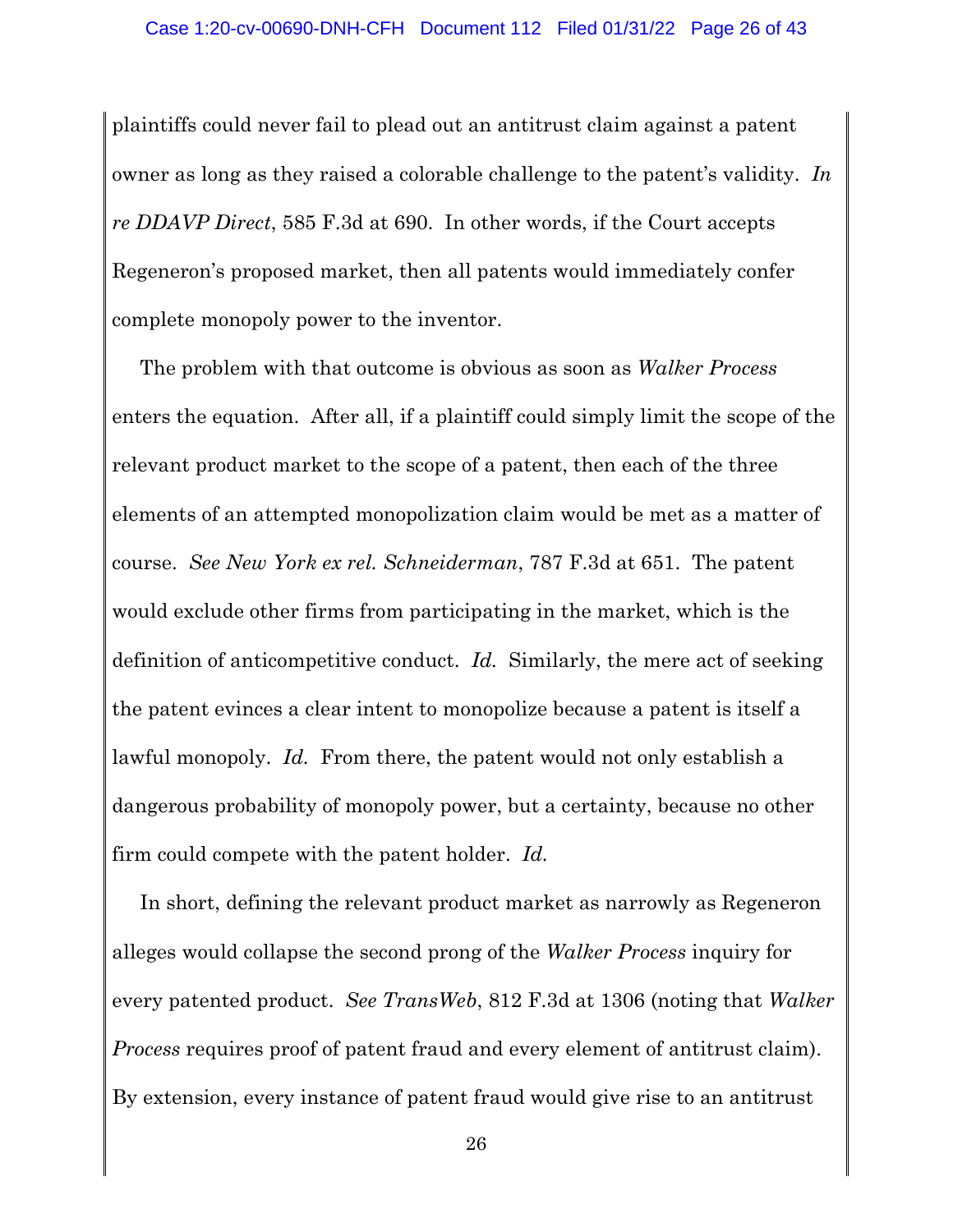claim by definition. If that theory of an antitrust claim were viable, there would have been no need for the Supreme Court to carve out the *Walker Process* framework in the first place. Instead, it could simply have held that patent fraud is itself an antitrust violation.

It did not. On the contrary, the law is clear that "an inventor of new technology [does not] violate the antitrust laws merely because its patented product is favored by consumers." *Monsanto Co. v. McFarling*, 302 F.3d 1291, 1298 (Fed. Cir. 2002). Accordingly, Regeneron has failed to meaningfully explain why anti-VEGF vials are not a reasonable substitute for an anti-VEGF PFS.

Of course, one can imagine a circumstance where the subject of a patent is so novel that there really is no fitting substitute, and the relevant product market would have to be constrained to the patented product. But Regeneron bore the burden of alleging that this case fits that bill. *Chapman*, 546 F.3d at 238 (noting that plaintiff has burden of establishing relevant product market). Instead of explaining why consumers would not be so free to choose between a vial or PFS delivery system for an anti-VEGF as to create a separate market, Regeneron merely explained that the PFS is, like all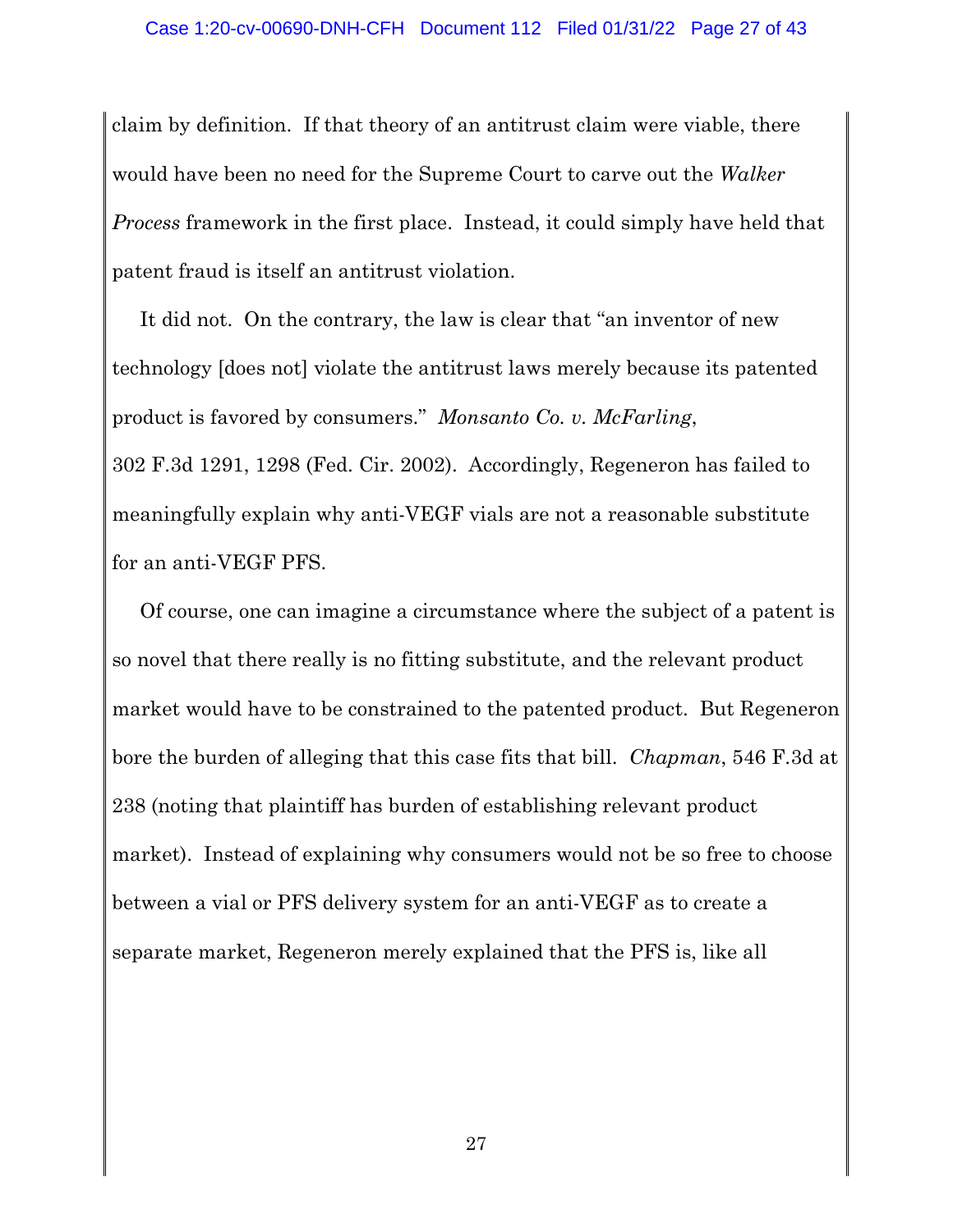valuable patented products, at least marginally superior to the vial. Antitrust Compl.  $\P$  196-200. That is not enough.<sup>6</sup>

By extension, Regeneron's proposed market fails. As a consequence, all four of Regeneron's antitrust claims must be dismissed. *See, e.g.*, *Chapman*, 546 F.3d at 238-39 (affirming motion to dismiss antitrust claims because plaintiff's definition of relevant market was too narrow); *see also, e.g.*, *Bayer Schering*, 813 F. Supp. 2d at 577-78 (dismissing antitrust claim for failure to plead sufficient facts to demonstrate unavailability of acceptable substitutes when pleadings did not foreclose possibility that two other drugs taken together could achieve same result as single drug plaintiff attempted to use to define market).

#### **2. Tortious Interference with a Contract**

However, disposing of Regeneron's antitrust claims says nothing about its state law claim for tortious interference with a contract. To that end, under New York law, a claim for tortious interference charges a plaintiff with proving five elements: (1) a valid contract between the plaintiff and a third party; (2) about which the defendant knew; (3) "defendant's intentional

<sup>6</sup> Although the Court notes that Regeneron alleges that some 80% of anti-VEGF patients switched from vial to PFS once the latter option was introduced, that exodus at current price points does not suggest that if Novartis attempted to raise prices beyond a "small" discrepancy that those patients could not or would not simply switch back to their vials. Thus, Regeneron has still failed to allege that the availability of vials as an alternative would not constrain Novartis's ability to set prices as required to establish a product market. *See Grp. Health*, 649 F.3d at 155.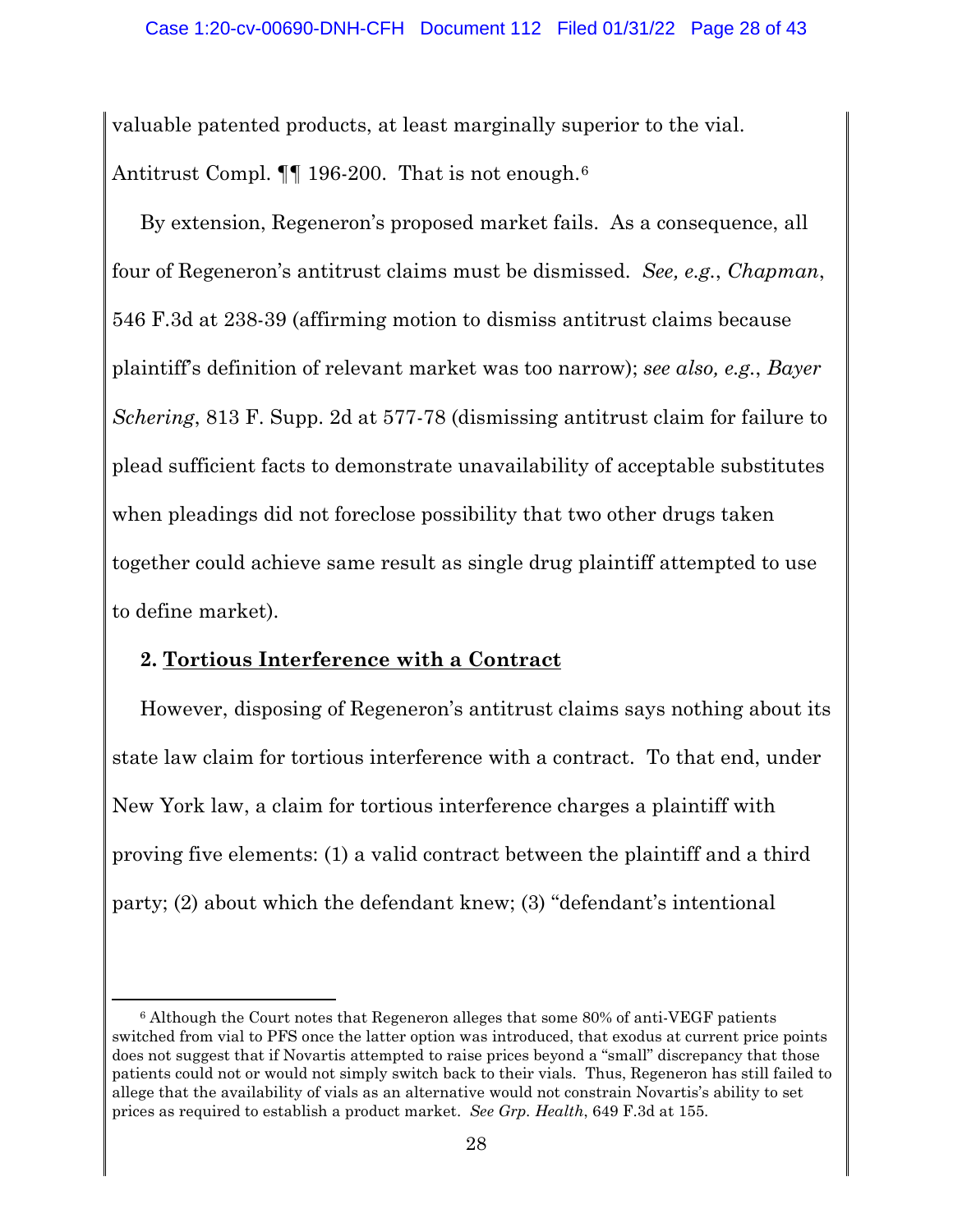procurement of the third-party's breach of the contract without justification"; (4) the contract was actually breached; and (5) damages. *Rich v. Fox News Network, LLC*, 939 F.3d 112, 126-27 (2d Cir. 2019) (citing *Lama Holding Co. v. Smith Barney Inc.*, 668 N.E.2d 1370, 1375 (N.Y. 1996)). In establishing that the defendant caused the contract's breach, the plaintiff must prove that but-for the defendant's intervention, the contract would have been performed. *Rich*, 939 F.3d at 127.

Novartis principally argues that Regeneron's tortious interference with a contract claim came only after the statute of limitations had run out. To that end, "the statute of limitations for tortious interference claims is three years." *Enzo Biochem, Inc. v. Amersham PLC*, 981 F. Supp. 2d 217, 225

 $(S.D.N.Y. 2013)$  (citing N.Y. C.P.L.R.  $\S 214(4)$ ). The clock begins to tick once the claim becomes enforceable, or "when all elements of the tort can be truthfully alleged in a complaint." *Enzo Biochem*, 981 F. Supp. 2d at 225.

Even if the statute of limitations has long since run, though, a defendant may be equitably estopped from invoking it as a defense if the plaintiff was "induced by fraud, misrepresentations[,] or deception to refrain from filing a timely action."7 *Weizmann Inst. of Sci. v. Neschis*, 229 F. Supp. 2d 234, 252 (S.D.N.Y. 2002) (citation omitted). But the plaintiff bears the burden of

<sup>7</sup> "Unlike federal law, . . . New York state law does not differentiate between doctrines of fraudulent concealment (equitable tolling) and equitable estoppel." *In re Fischer*, 308 B.R. 631, 656 (E.D.N.Y. 2004).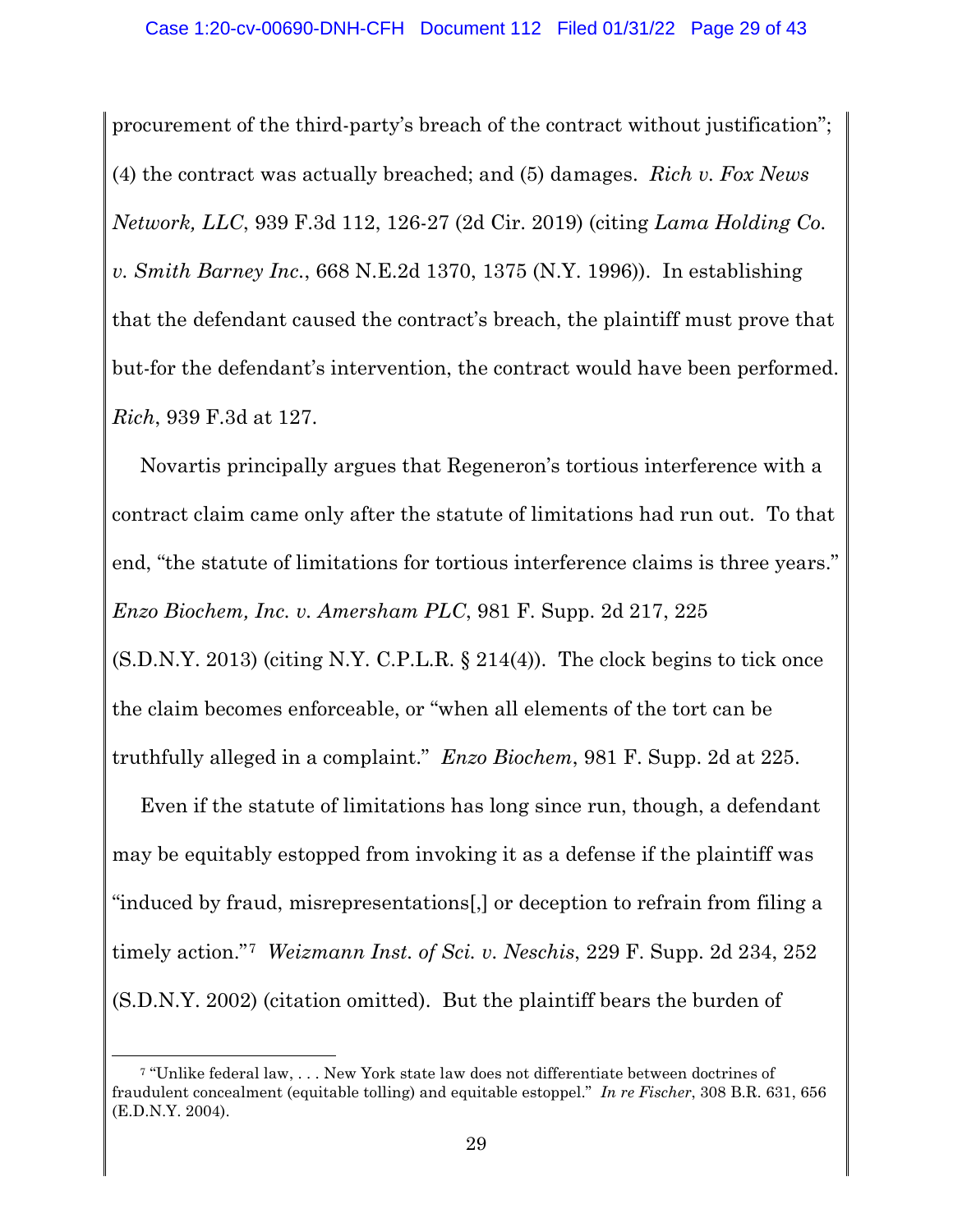establishing that it brought the claim within a reasonable time after the deception has come to light. *Id.*

Yet it is worth keeping in mind that equitable estoppel is not a general remedy to punish secretive wrongdoing, but a corrective measure aimed at preventing a defendant from reaping the benefits of deceiving a potential plaintiff to head off a lawsuit. *See Twersky v. Yeshiva Univ.*, 993 F. Supp. 2d 429, 442 (S.D.N.Y. 2014). In other words, equitable estoppel is only "appropriate where the plaintiff is prevented from filing an action within the applicable statute of limitations due to defendants' misconduct toward the potential plaintiff, not a community at large." *Id.* (internal citations and quotation marks omitted) (finding equitable estoppel unsupported where defendant made alleged misrepresentation to public, not specifically to plaintiff for purpose of preventing lawsuit).

In addition, "the equitable estoppel doctrine is not available to a plaintiff who possesses timely knowledge sufficient to place him or her under a duty to make and ascertain all the relevant facts prior to the expiration of the applicable statute of limitations." *Gonzales v. Nat'l Westminster Bank PLC*, 847 F. Supp. 2d 567, 572 (S.D.N.Y. 2012).

In any case, a statute of limitations defense may only be granted on a Rule 12 motion if it "appears beyond doubt that the plaintiff can prove no set of facts in support of [its] claim which would entitle [it] to relief." *Ortiz v.*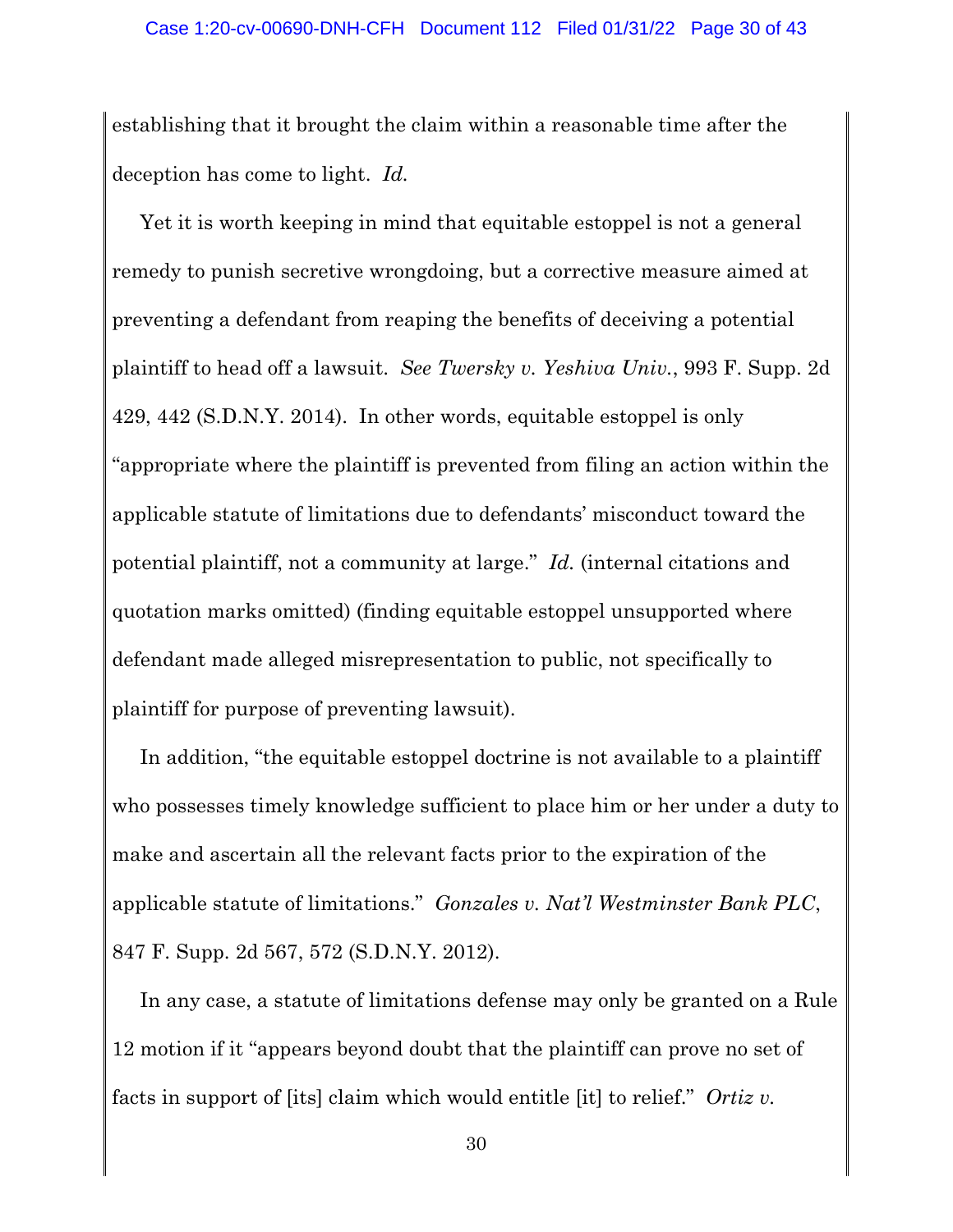*Cornetta*, 867 F.2d 146, 148 (2d Cir. 1989) (citing *Abdul-Alim Amin v. Universal Life Ins. Co.*, 706 F.2d 638, 640 (5th Cir. 1983)).

Although Regeneron provided a staunch defense for the timeliness of its antitrust claims, it spent not a single word defending its tortious interference claim. That oversight would justify dismissal on its own. S*ee In re Jumei Int'l Holding Ltd. Sec. Litig.*, 2017 WL 95176, at \*5 n.4

(S.D.N.Y. Jan. 10, 2017) (noting that arguments not addressed in opposition briefing are conceded). But in the alternative, even if the Court were to read Regeneron's arguments so broadly as to reach its tortious interference claims as well as its antitrust claims, those arguments would still fail.

It is clear that the breach that Regeneron complains of involved Novartis's persuading Vetter to violate the Development Agreement by helping it develop LUCENTIS PFS. Antitrust Compl. ¶¶ 285-91. The culminating act that Regeneron argues amounted to a breach of the Development Agreement was the omission of Vetter employees from the list of inventors for the '631 Patent. *Id.* ¶ 290. But the '631 Patent issued in December of 2015. *Id.* ¶ 147.

In other words, the statute of limitations would have run out on Regeneron's tortious interference claims no later than December of 2018. Even if the Court assumes that Regeneron's tortious interference with a contract claim relates back to its initial complaint, the first antitrust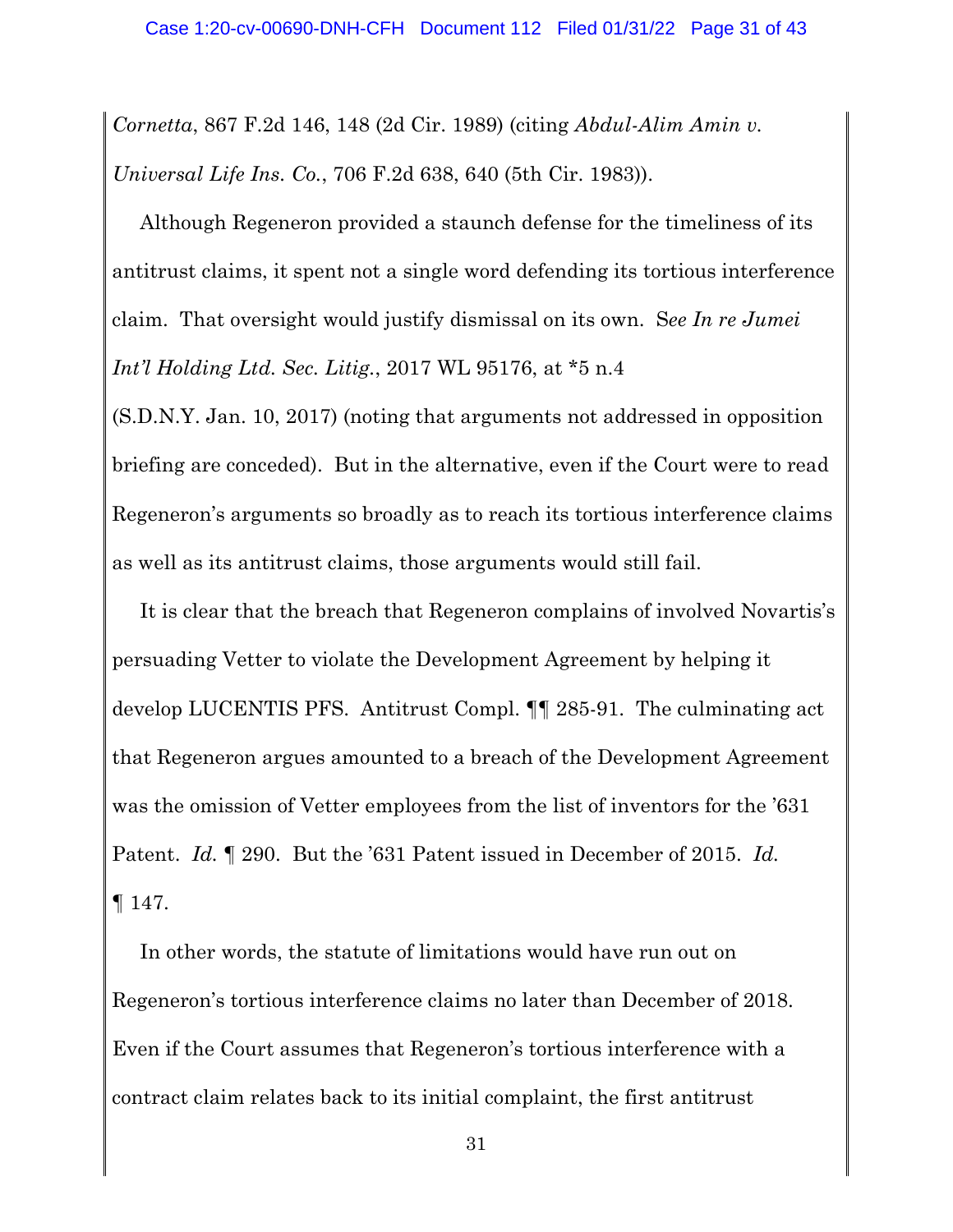complaint was not filed until July 17, 2020.8 *Regeneron*, 1:21-CV-1066, Dkt. 1. That claim appears to be plainly untimely.

But Regeneron would stave off that seeming inevitability. By its logic, Novartis and Vetter embarked on a pattern of fraudulent concealment<sup>9</sup> that kept their wrongdoing hidden until December of 2020, when Regeneron received discovery cluing it in on the terms of the 2013 Amendment. Regeneron's position is that Novartis should be equitably estopped from arguing that the statute of limitations bars Regeneron's tortious interference with a contract claim.

However, several of its allegations make equitable estoppel impossible. Taking its allegations as true, Novartis and Vetter sought to deceive the PTO and the market at large by concealing Vetter's inventorship. Antitrust Compl. ¶ 147. This alleged public deception, even if it was carried out exactly as Regeneron claims, was not tailored to prevent Regeneron from bringing a

<sup>8</sup> Under New York law, a claim asserted for the first time in an amended complaint relates back to the date of the initial complaint for the purposes of calculating the statute of limitations if the facts in the amended and initial complaints cover the same "transaction or occurrence." *Smith v. Bank of N.Y. Mellon Corp.*, 2011 WL 1642318, at \*1 (S.D.N.Y. Apr. 25, 2011). Because the initial antitrust complaint also dealt with an alleged breach of the Development Agreement, Regeneron's tortious interference claims likely relate back to the filing of the initial antitrust complaint. However, since both complaints were filed well after 2018, the exercise of relating back is largely academic, so the Court will simply assume relation back for the purposes of the present motion practice.

<sup>9</sup> Because Regeneron exclusively defended the timeliness of its antitrust claims, it frames its arguments that the statute of limitations should be tolled as "fraudulent concealment" by Novartis and Vetter using the language employed in antitrust claims. *See Schenker AG v. Societe Air France*, 102 F. Supp. 3d 418, 424 (E.D.N.Y. 2015) (describing fraudulent concealment defense to statute of limitations in antitrust cases). For the purposes of the present hypothetical exercise the Court will assume that Regeneron also meant to argue for equitable estoppel under a theory of fraudulent concealment under state law.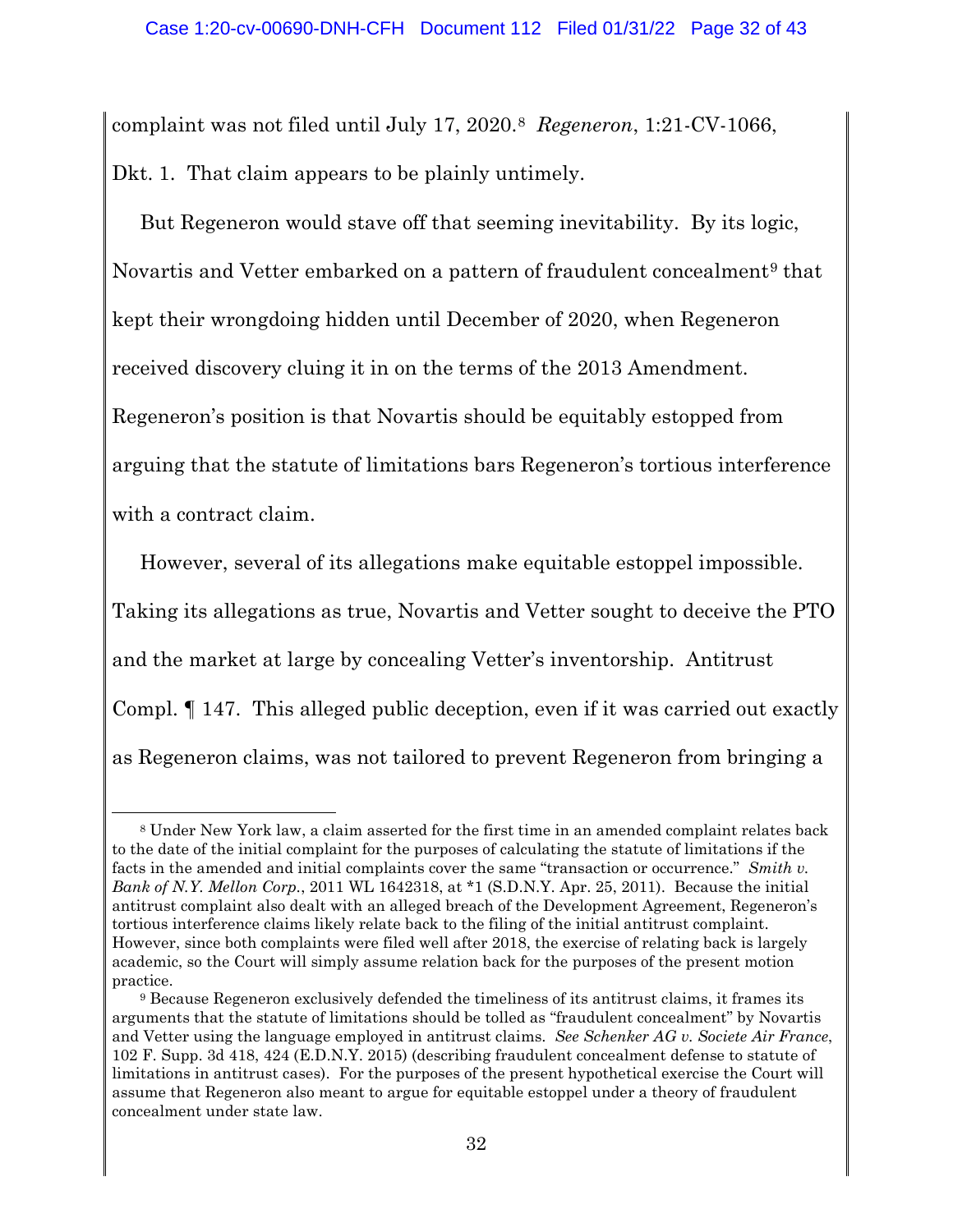suit, but instead attempted to secure an advantageous patent for Novartis. In other words, the PTO and every other medical supply company were just as much the targets of Novartis's alleged deception as was Regeneron. *See id.*  Because a public deception cannot justify equitable estoppel, Regeneron's claims are not timely and must be dismissed. *See Twersky*, 993 F. Supp. 2d at 442 (explaining that misconduct aimed at community at large cannot satisfy equitable estoppel).

In addition, Regeneron's own allegations establish that it had notice sufficient to call for further investigation into whether it had a tortious interference claim as early as 2013. *See Gonzales*, 847 F. Supp. 2d at 572 (explaining that equitable estoppel is not available when plaintiff had access to information requiring it to investigate further into claim).

Also, Regeneron alleges that in 2013 Vetter suddenly pivoted from a mutually productive relationship to a demand that Regeneron work exclusively with Vetter. Antitrust Compl. ¶¶ 167-68. Vetter's new terms were also so conspicuously protective of Novartis's new patent for an anti-VEGF PFS that Regeneron felt uncomfortable agreeing to them because it believed Vetter would be more interested in protecting Novartis's interests than Regeneron's. *Id.*

But most damning of all, Regeneron alleges that Novartis should have known the rough outline of the Development Agreement between Regeneron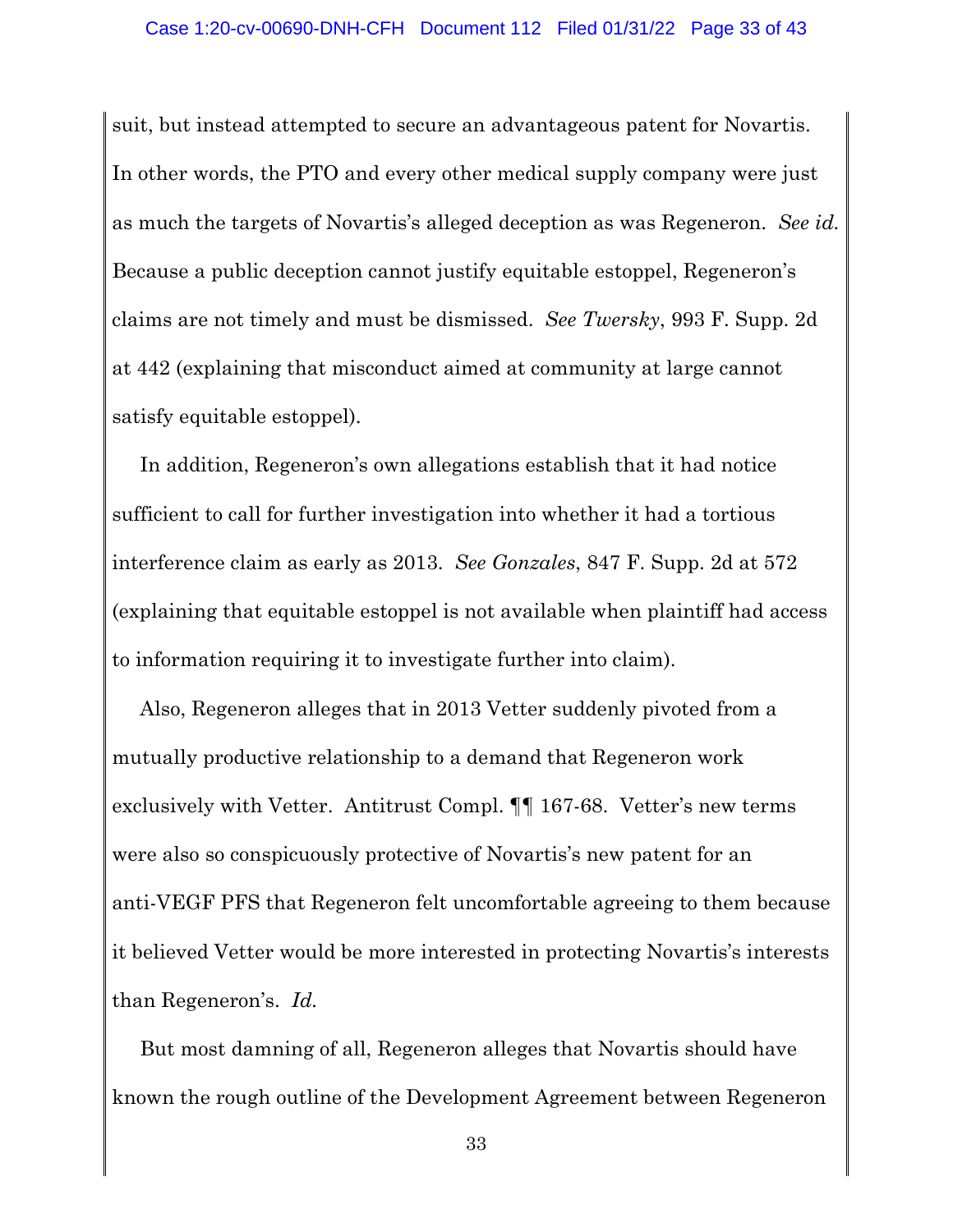and Vetter because similar agreements are so commonplace among pharmaceutical suppliers and developers when they work together to produce a drug. Antitrust Compl. ¶ 164. By the same logic, Regeneron should by its own allegations have drawn the inverse inference that Vetter and Novartis worked together on the LUCENTIS PFS given the apparent agreement between the two geared towards protecting Novartis's impending patent rights.

In other words, Regeneron cannot justify its own failure to dig into the details concerning Novartis and Vetter's relationship by clinging to common industry knowledge to support Novartis's awareness of the Development Agreement with one hand while pushing that knowledge away with the other once its own expected awareness gets put at issue.

Regeneron claims that one of the things that made it most suspicious of Vetter's renegotiated contract was its insistence on protecting the '631 Patent. Antitrust Compl. ¶ 170. And it also felt from the start that it could not trust that its needs would be prioritized given the apparently—and suddenly so—close relationship between Novartis and Vetter. *Id.* ¶ 168.

Regeneron knew as early as October of 2013 that Vetter had a sudden and powerful interest in protecting Novartis's '631 Patent and claims that similar collaborations on products often involve binding agreements. By extension, Regeneron had ample information to urge it to investigate further into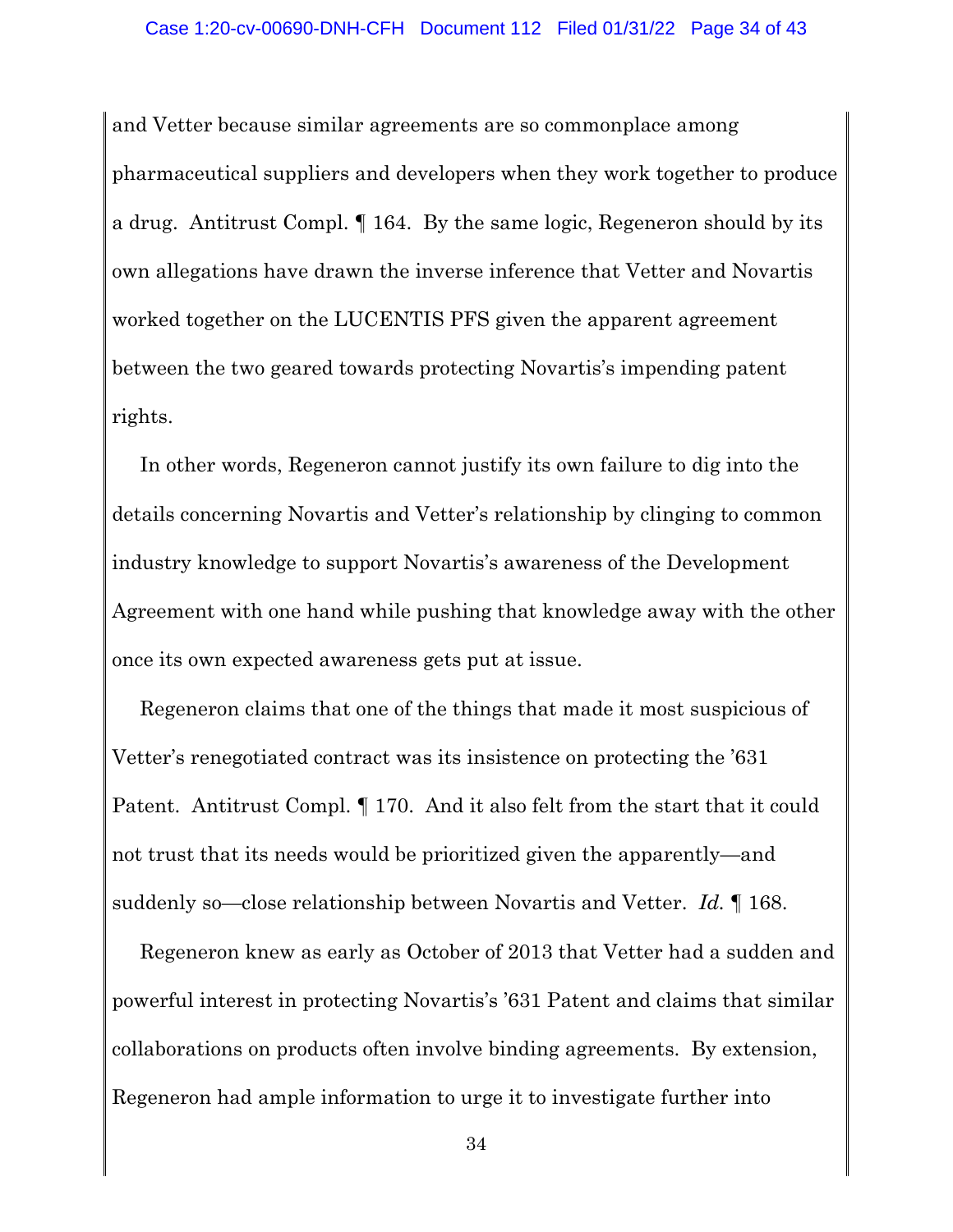Novartis and Vetter's relationship as early as 2013. It cannot now claim that Novartis and Vetter wrongfully deceived it when it failed to diligently ascertain whether it was harmed in the first place.

Regeneron's claim for tortious interference with a contract must, as a consequence, be dismissed as time-barred.10 *See Gonzales*, 847 F. Supp. 2d at 572 (finding equitable estoppel unavailable at Rule 12(b)(6) stage where facts alleged in complaint put plaintiff unquestionably on notice that alleged wrongdoing was possible).

As a result, every claim in Regeneron's antitrust complaint must be dismissed. The only remaining question is whether that complaint's dismissal should be with prejudice or without. Because Regeneron is a counseled litigant that has already amended its complaint once, the Court sees no reason to grant it a third bite at the apple, especially when it has not even asked for one. *See, e.g.*, *Marks v. Energy Materials Corp.*, 2015 WL 3616973, at \*10 (S.D.N.Y. June 9, 2015) (noting that dismissal with prejudice is appropriate where counseled plaintiff has already amended

complaint once and failed to request leave to amend in response to motion to

 $10$  To whatever extent Regeneron intended to argue that the continuing violation doctrine would save the timeliness of its tortious interference claims, the Court notes that "[t]ortious interference with contract claims are not continuing torts, instead accruing when the defendant performs an action or inaction that constitutes interference." *Tarazi v. Truehope Inc.*, 2017 WL 5957665, at \*19 (S.D.N.Y. July 28, 2017) (citation omitted). That theory thus cannot save Regeneron's tortious interference claims, either.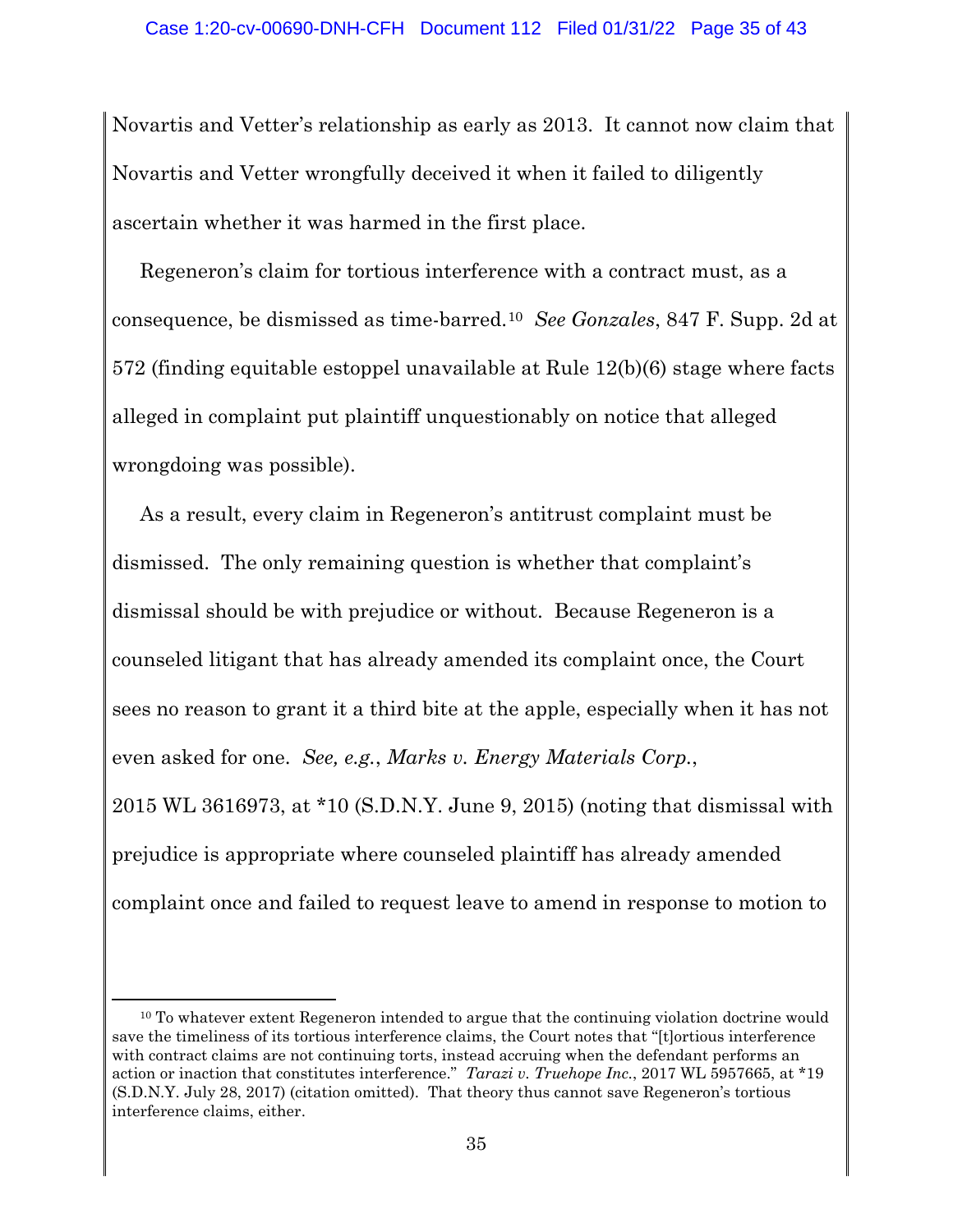dismiss). Accordingly, the antitrust complaint must be dismissed with prejudice in its entirety.11

#### **C. Regeneron's Motion to Stay**

Finally, the Court turns to Regeneron's motion to stay the '631 Patent during the PTO's *inter partes* review of the '631 Patent's validity. On that score, "[t]he power to stay proceedings is incidental to the power inherent in every court to control the disposition of the cases on its docket with economy of time and effort for itself, for counsel, and for litigants." *Rensselaer Polytechnic Inst. v. Apple Inc.*, 2014 WL 201965, at \*3

(N.D.N.Y. Jan. 15, 2014) (citing *Landis v. N. Am., Co.*, 299 U.S. 248, 254

(1936)). The party seeking the stay bears the burden of demonstrating that it is entitled to one. *Rensselaer Polytechnic Inst.*, 2014 WL 201965, at \*3.

When a stay request is instigated by a pending PTO proceeding digging into the validity of patents at issue in the lawsuit, courts generally consider three factors: "(1) whether a stay would unduly prejudice or present a clear tactical disadvantage to the non-moving party; (2) whether a stay will simplify the issues in question and trial of the case; and (3) whether discovery is complete and whether a trial date has been set." *Rensselaer Polytechnic* 

<sup>11</sup> By extension, Novartis's request for oral argument is denied as moot.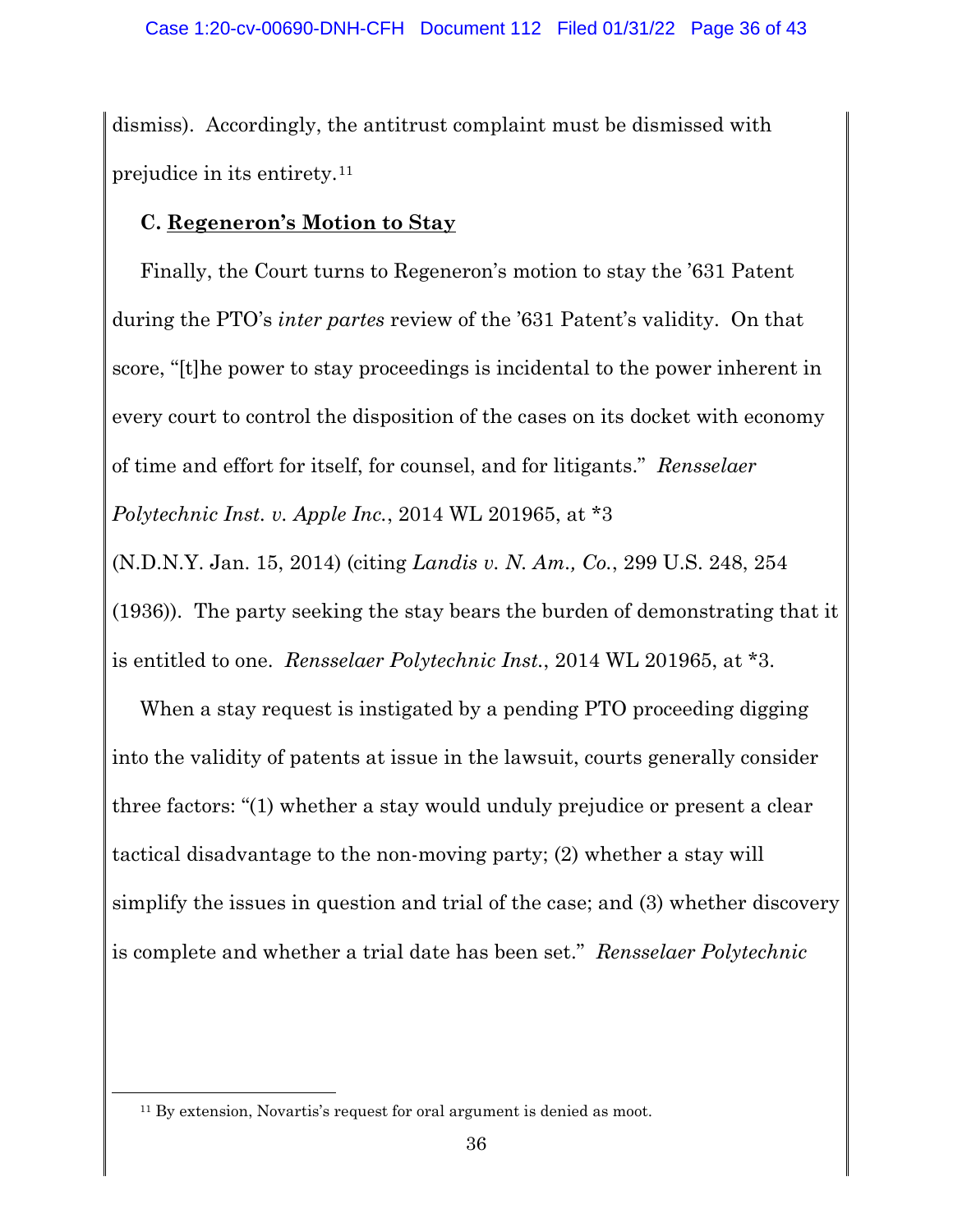*Inst.*, 2014 WL 201965, at \*3 (citation omitted). Those factors are not exclusive, and the inquiry embraces the totality of the circumstances. *Id.*

Of those factors, there is some debate among lower courts as to which is the most important. *Compare, e.g.*, *RetailMeNot, Inc. v. Honey Sci. LLC*, 2020 WL 373341, at \*3 (D. Del. Jan. 23, 2020) ("The most important factor bearing on whether to grant a stay is whether the stay is likely to simplify the issues at trial."); *British Telecommunications PLC v.* 

*IAC/InterActiveCorp*, 2019 WL 4740156, at \*7 (D. Del. Sept. 27, 2019)

(same); *Intellectual Ventures II LLC v. BITCO Gen. Ins. Corp.*,

2016 WL 4394485, at \*3 (E.D. Tex. May 12, 2016) (same), *with, e.g.*, *InVue* 

*Sec. Prods. Inc. v. Vanguard Prods. Grp., Inc.*, 2019 WL 3958272, at \*1

(M.D. Fla. Aug. 22, 2019) ("Prejudice against the non-movant is probably the most important factor to consider when determining whether a stay is appropriate."); *Puget BioVentures, LLC v. Med. Device Bus. Servs., Inc.*,

2017 WL 6947786, at \*2 (N.D. Ind. Sept. 22, 2017) (same); *ADA Sols., Inc. v. Engineered Plastics, Inc.*, 826 F. Supp. 2d 348, 350 (D. Mass. 2011) (same). In any case, there can be little doubt that simplification of the issues and prejudice to the opposing party are more important than the case's state of completion.

As far as prejudice goes, courts typically consider an additional four sub-factors: (1) the timing of the review request; (2) the timing of the stay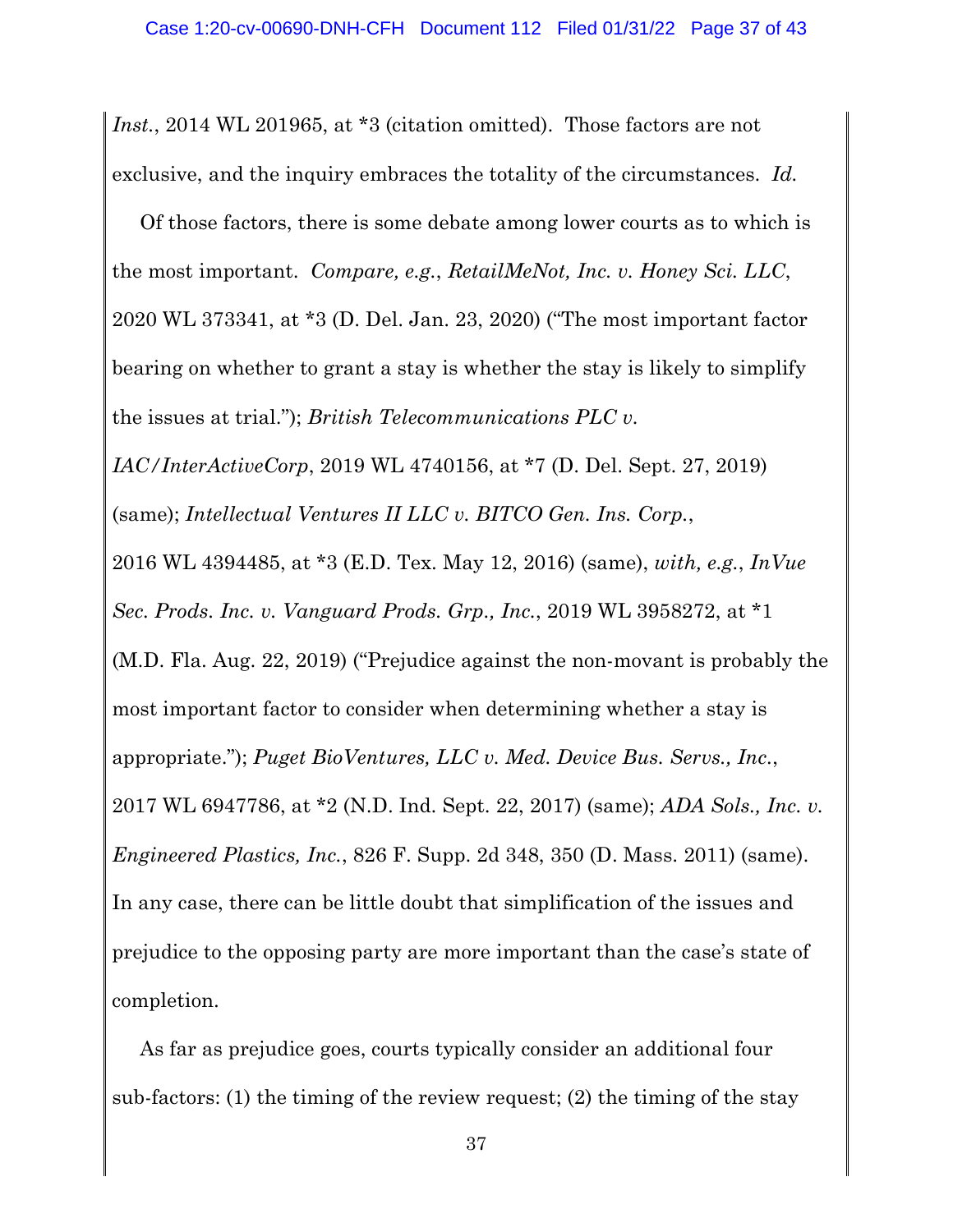request; (3) the status of the external review; and (4) the relationship of the parties. *Wiesel v. Apple Inc.*, 2021 WL 5038764, at \*1

(E.D.N.Y. Oct. 29, 2021). However, when the parties are direct competitors, the stayed party is usually prejudiced. *Boston Sci. Corp. v. Cordis Corp.*, 777 F. Supp. 2d 783, 789 (D. Del. 2011) ("Courts are generally reluctant to stay proceedings where the parties are direct competitors."); *see Nidec Cor. v. LG Innotek Co., Ltd.*, 2009 WL 3673433, at \*4 (E.D. Tex. Apr. 3, 2009) (collecting cases for proposition that stay usually incurs prejudice when party opponents are direct competitors).

Regeneron's stay request presents the Court with a close question. The only certainty about where the relevant factors stack up in terms of priority is that the third factor of the extent discovery has been completed and whether trial has been set is of the least importance. And that factor is decidedly mixed. On the one hand, a trial date has yet to be set for the '631 Patent case. But on the other, the parties have agreed that the extensive discovery from the ITC review will carry over for the '631 Patent case before this Court. *Novartis*, 1:20-CV-690, Dkt. 101-9, p. 4.

Ultimately, though, the fact that the Court has just disposed of the issue of claim construction pushes the '631 Patent case forward. Also, the substantial discovery that has been wrapped up through the ITC review similarly suggests that this case is not quite so short in the tooth as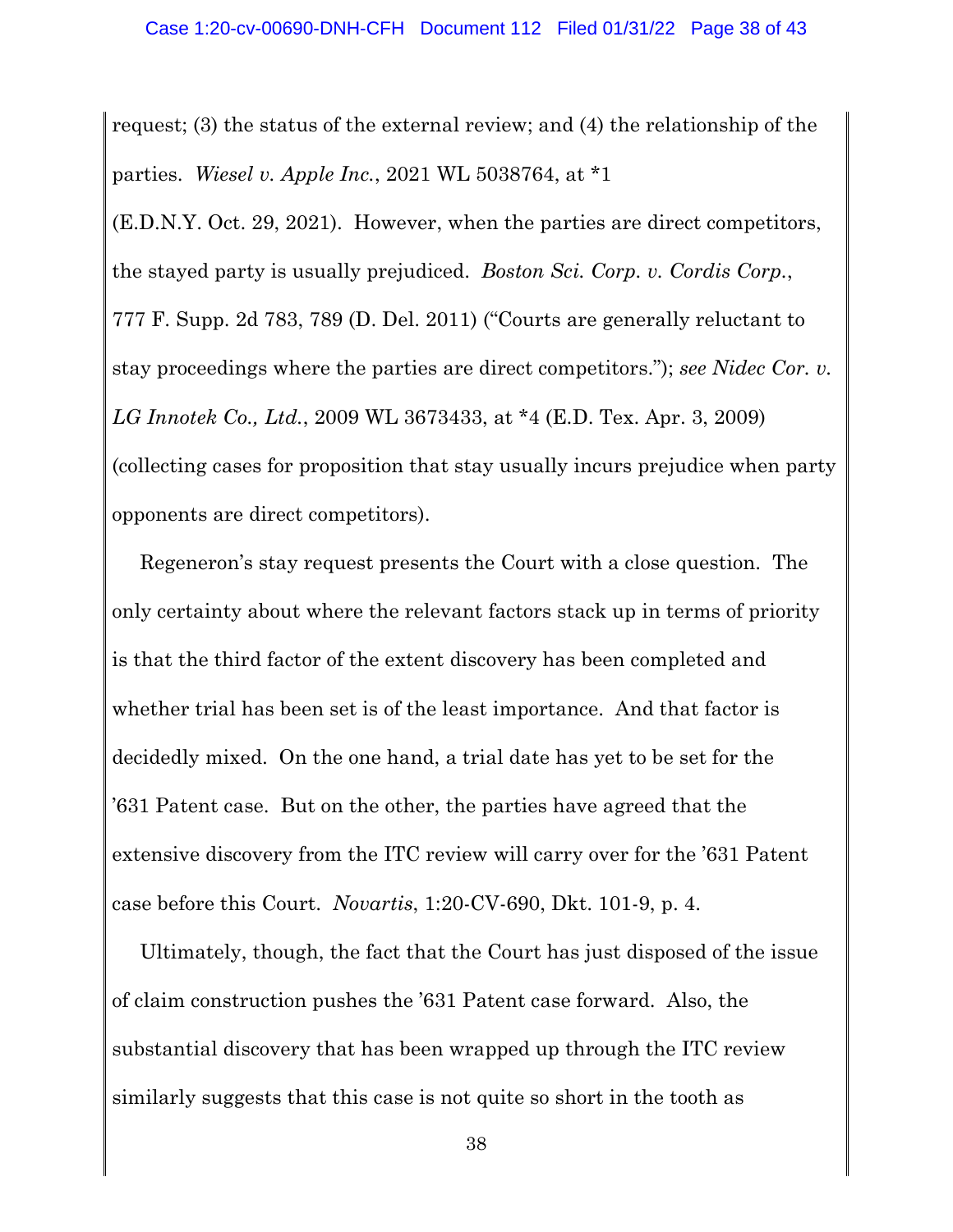Regeneron would like. Taken together, these facts cut against imposing the stay. *See Sunbeam Prods., Inc. v. Hamilton Beach Brands, Inc.*, 2010 WL 1946262, at \*3 (E.D. Va. May 10, 2010) (explaining that case not being ready for trial does not cut in favor of stay so much as suggest that if stay is to be granted it is best to do so in early stages).

Which leaves the Court to consider the two more substantial factors: the extent to which a stay would simplify matters on the one hand and the resulting prejudice to Novartis on the other. On the first point, Regeneron argues that there is a chance that the '631 Patent will be struck down entirely, in which case there is neither need nor benefit to allowing the '631 Patent case to continue towards resolution. But Novartis counters that many of Regeneron's intended arguments in the '631 Patent case will not be available to it during the *inter partes* review. In fact, only its argument for obviousness will. As a result, if the '631 Patent survives the *inter partes*  review, this case will not be simplified in any meaningful way.

Many courts in similar positions have held that even if it is possible that the issues will be simplified by a complete dismissal during an *inter partes*  review, a stay is typically not warranted if there is a potential that only one issue among many will be resolved. *See Imax Corp. v. In-Three, Inc.*, 385 F. Supp. 2d 1030, 1032 (C.D. Cal. 2005). The Court finds that logic persuasive, given the abundance of arguments Regeneron raises about the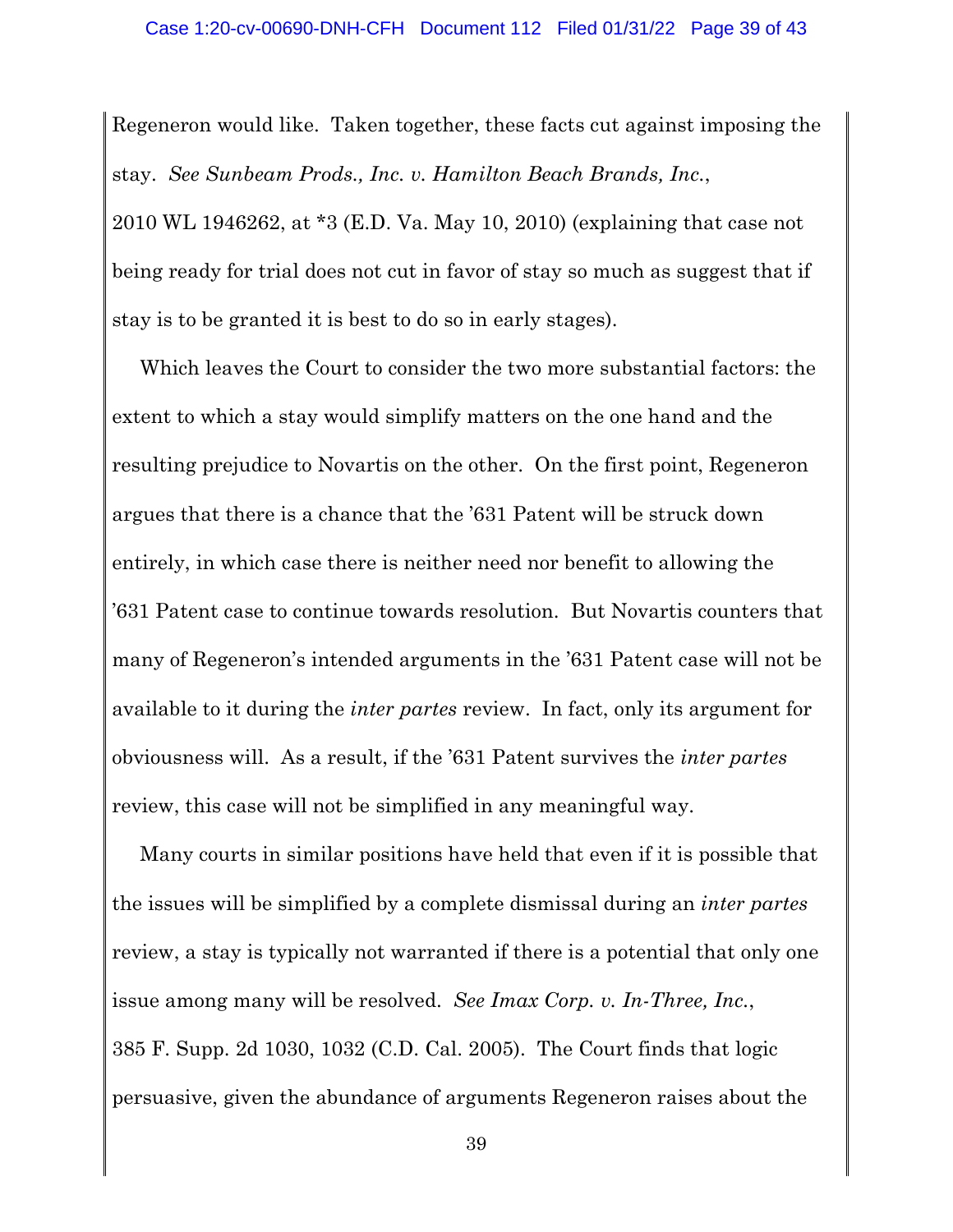'631 Patent's invalidity, including their fraud challenge that formed the backbone of the Antitrust case. Accordingly, though some simplification may result from the PTO's review, this factor only slightly favors Regeneron.

By contrast, Novartis has amply demonstrated that prejudice to it is likely to result from a stay. For one thing, there can be no doubt that Novartis and Regeneron are direct competitors, which counsels strongly in favor of finding prejudice to Novartis. *Boston Sci. Corp.*, 777 F. Supp. 2d at 789.

To refute that apparent prejudice, Regeneron points out that the board conducting the *inter partes* review owes the parties a final decision no later than October of 2022. 35 U.S.C. § 316(a)(11). But as Novartis correctly counters, the review board may extend the deadline to issue a decision another six months, to April of 2023. *Id.*

On top of that, Regeneron explicitly requests that the Court stay the '631 Patent case until any appeals of the *inter partes* review to the Federal Circuit have concluded. 37 C.F.R. § 90.3 (requiring that any appeals of PTO decision be taken to Federal Circuit). Given that court's heavy caseload, it would not come as a surprise for that process to take more than another year to come to an end. In total, then, a stay while the PTO examines the validity of the '631 Patent could tack on at least another two or three years to this case. Courts routinely find stays of multiple years to be long enough to result in prejudice to the non-moving party. *See, e.g.*, *ADA Sols.*, 826 F. Supp. 2d at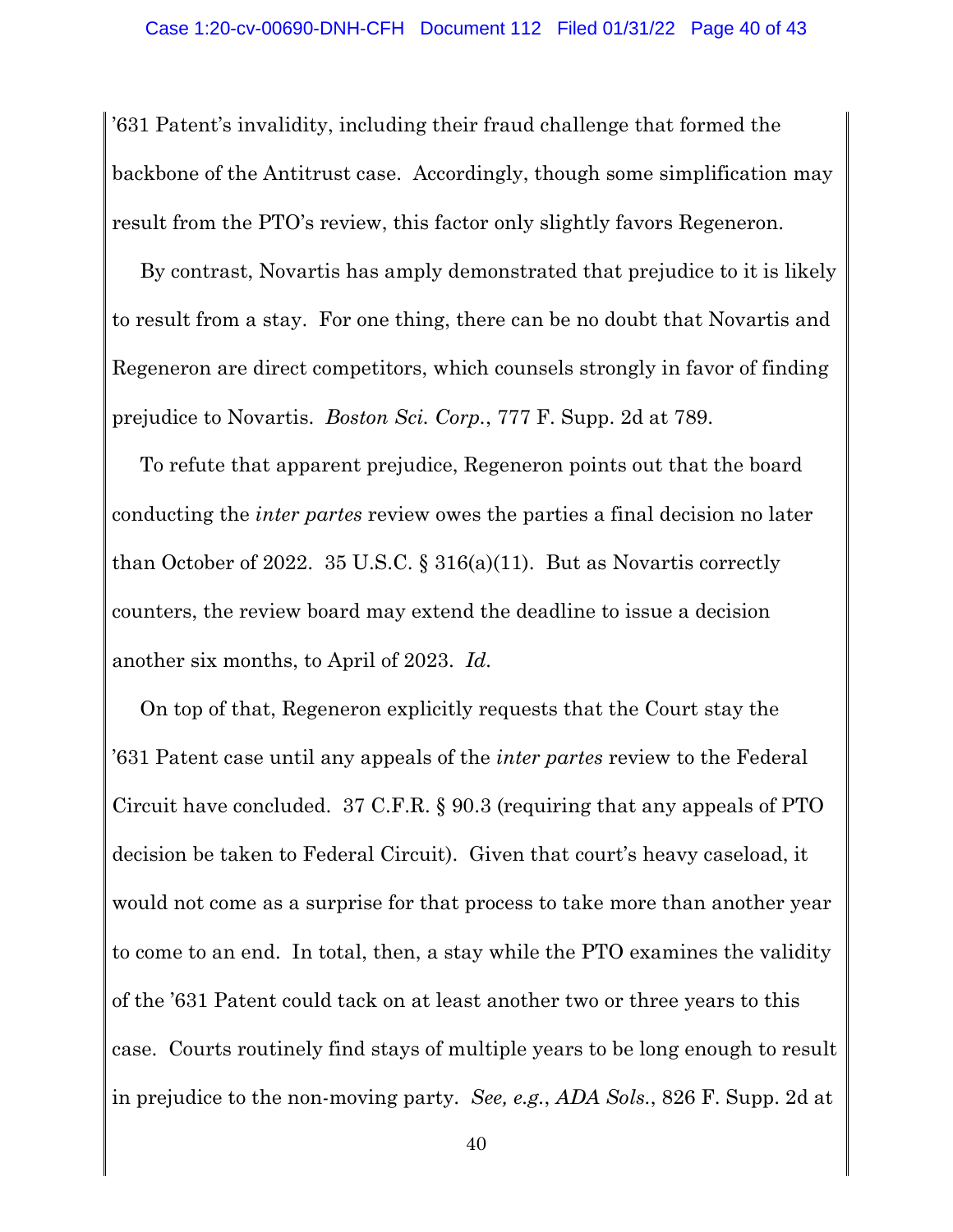351 (finding prejudice when delay between competitors could stretch on for years).

In other words, upon careful review, though there is at least a chance that the issues in the '631 Patent case could be simplified if the Court sat until the PTO had its say, that possibility is not enough to outweigh the near-certainty of prejudice to Novartis if the stay is granted. All the more so when the bulk of the discovery in this case has already been completed. Regeneron's request for a stay must therefore be denied. *See, e.g.*, *ADA Sols., Inc. v. Engineered Plastics, Inc.*, 826 F. Supp. 2d at 350-52 (declining to grant stay where some issues would be clarified by stay and trial was in early stages but prejudice would result to patent plaintiff).

### **IV. CONCLUSION**

These two cases are not without their complications, to say the least. Between the multiple competing claims, the various avenues of external review, and the three disparate yet roughly contemporaneous motions, the result was something of a quagmire. Nonetheless, at the close of the present motion practice, it is the Court's hope that a clearer path forward has opened. The definitions of all necessary terms for the '631 Patent have been set. The Antitrust case has been dismissed. And the '631 Patent case is proceeding forward towards its resolution. Whether that path will in fact turn out to be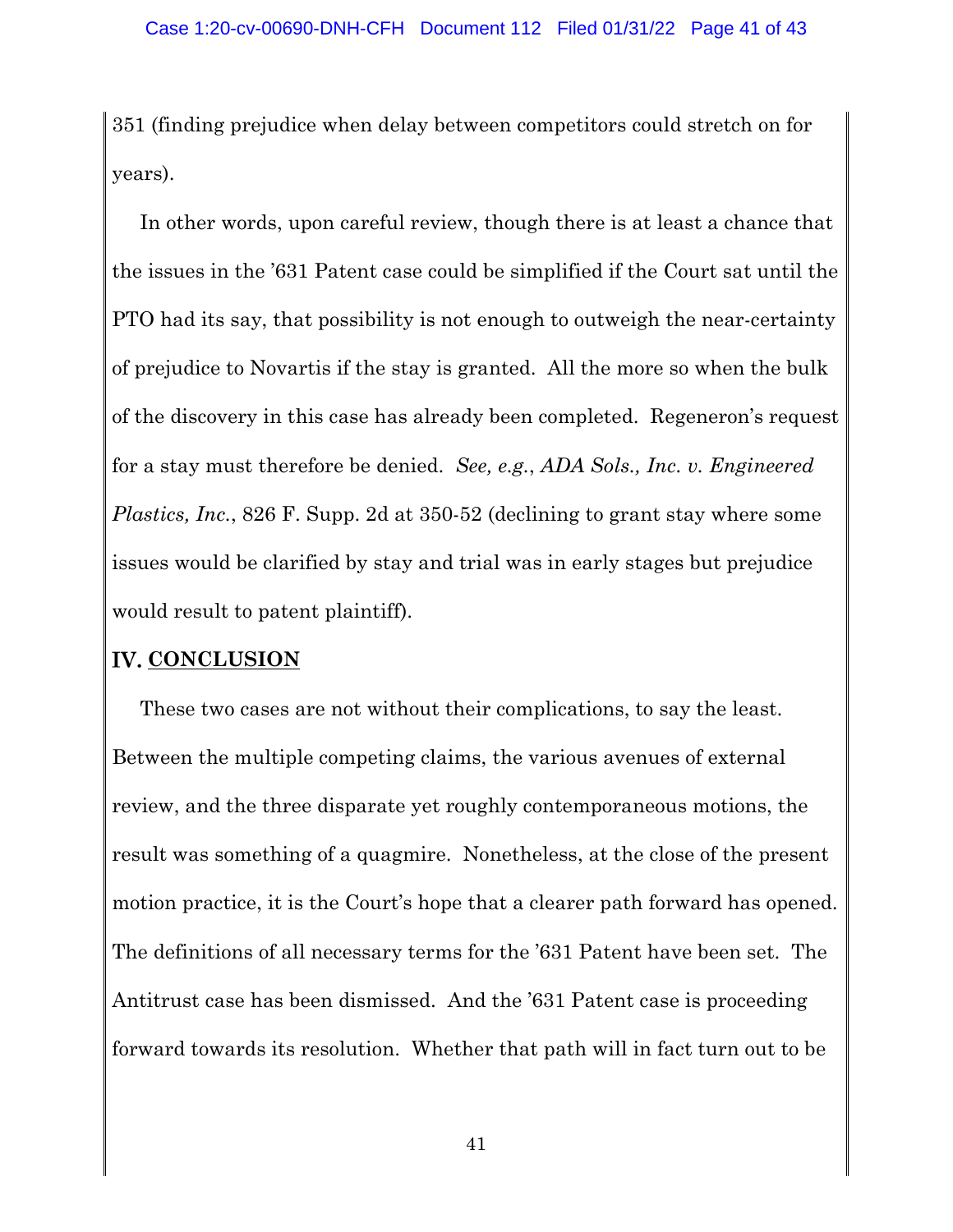as clear as it seems is a question for another day. For now, there is nothing else to do but to let the parties to begin to walk it.

Therefore, it is

ORDERED that

- 1. Regeneron Pharmaceuticals, Inc.'s proposed claim construction is adopted in its entirety, and the Court affixes the meanings suggested by Regeneron Pharmaceuticals, Inc. to every disputed claim term;
- 2. Novartis Pharma AG, Novartis Pharmaceuticals Corporation, Novartis Technology LLC, and Vetter Pharma International GMBH's motion to dismiss Regeneron Pharmaceuticals, Inc.'s complaint in *Regeneron Pharmaceuticals, Inc. v. Novartis Pharma AG*, 1:21-CV-1066 is GRANTED;
- 3. Regeneron Pharmaceuticals, Inc.'s complaint in *Regeneron Pharmaceuticals, Inc. v. Novartis Pharma AG*, 1:21-CV-1066 is DISMISSED with prejudice;
- 4. The clerk of court is directed to enter judgment accordingly and close the case file for *Regeneron Pharmaceuticals, Inc. v. Novartis Pharma AG*, 1:21-CV-1066; and
- 5. Regeneron Pharmaceuticals, Inc.'s motion to stay proceedings in *Novartis Pharma AG v. Regeneron Pharmaceuticals, Inc.*, 1:20-CV-690